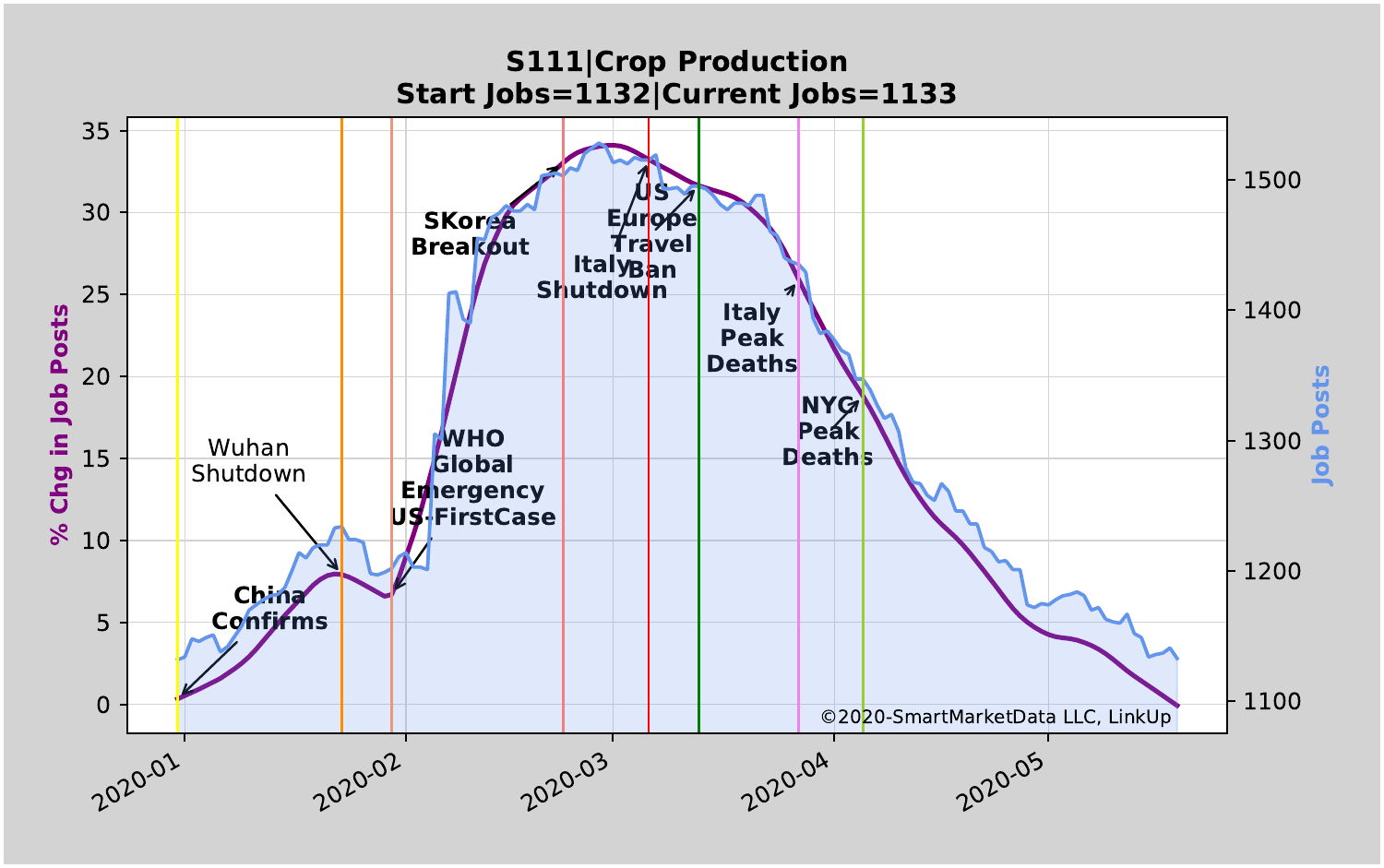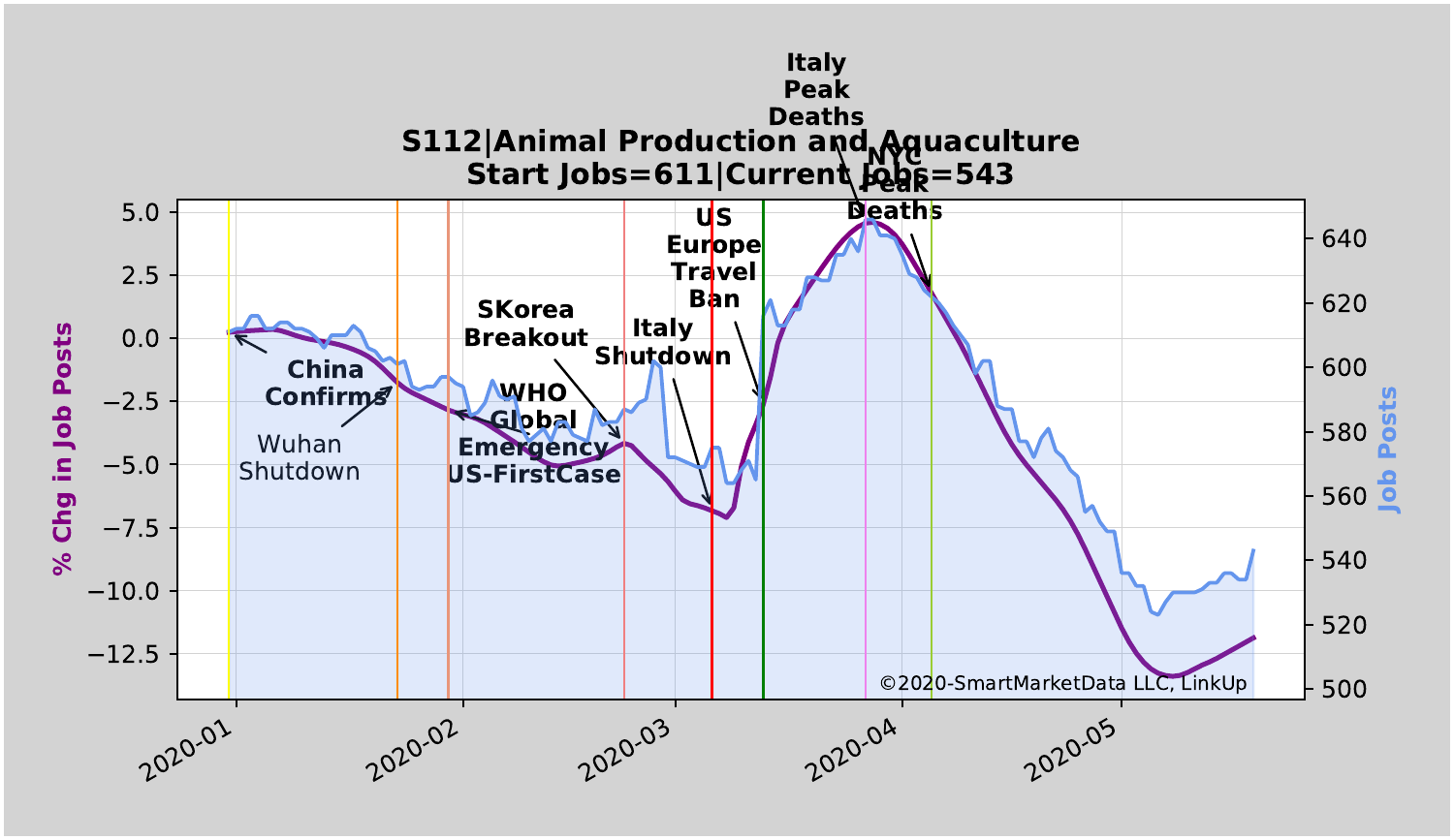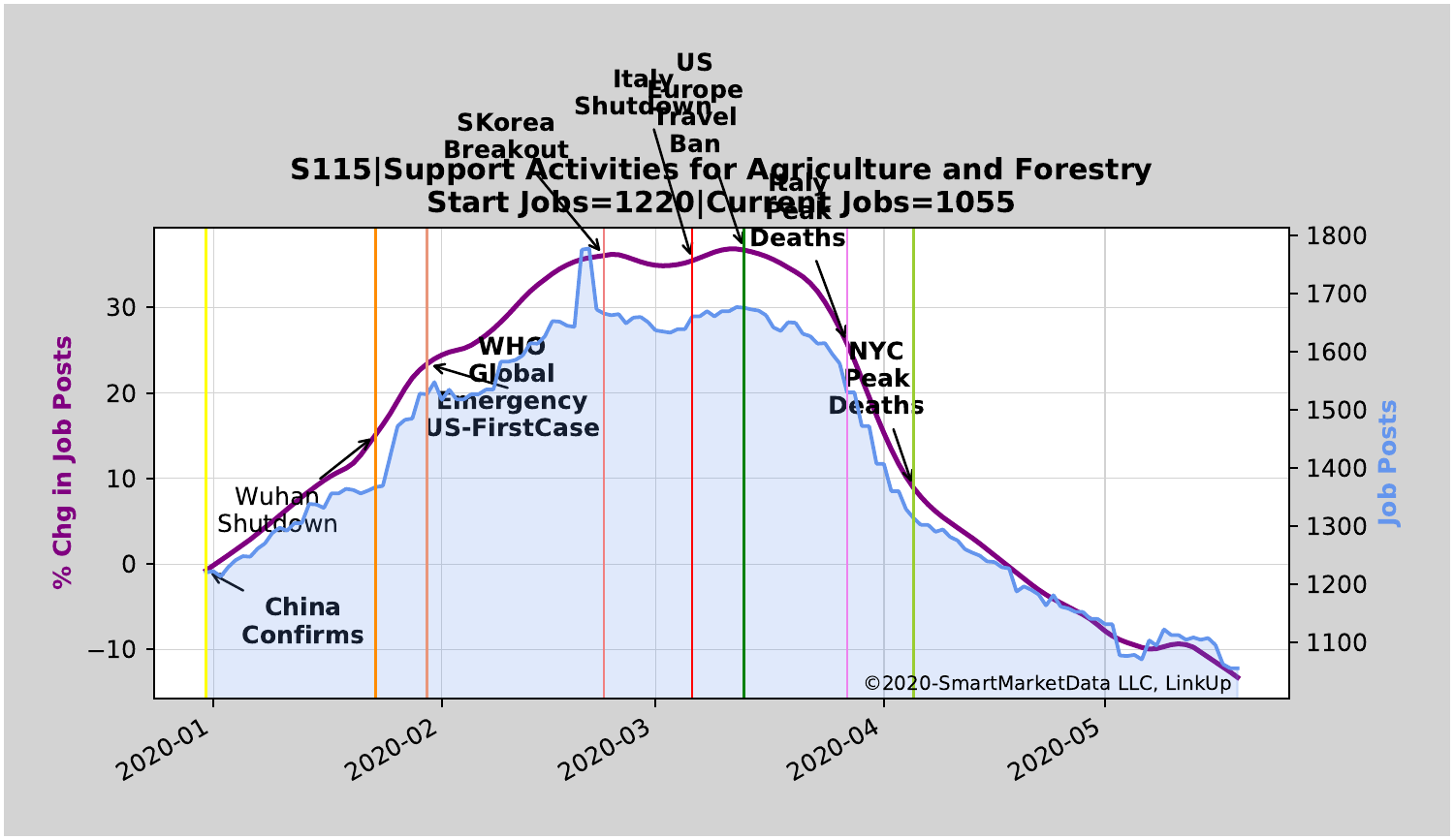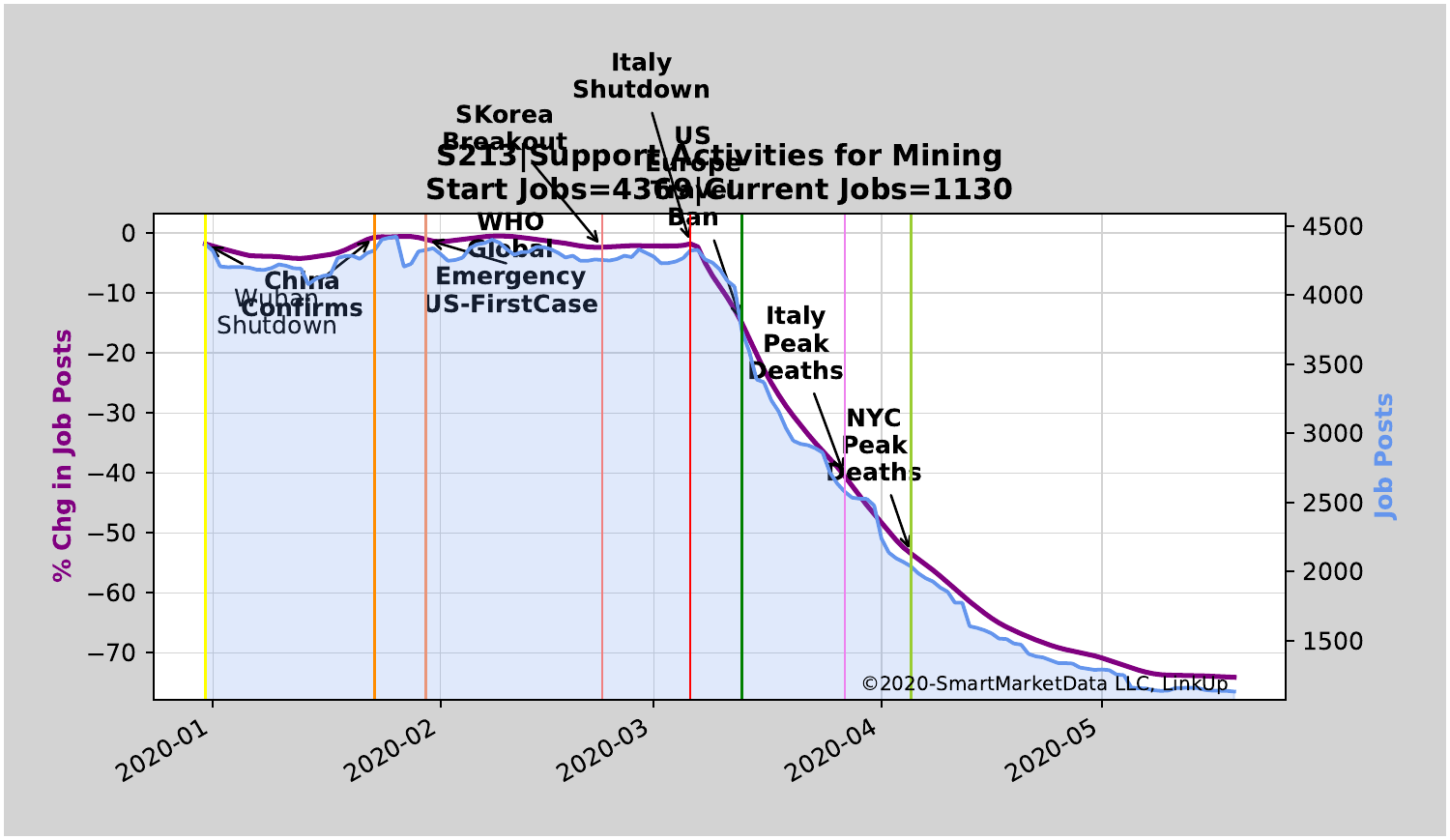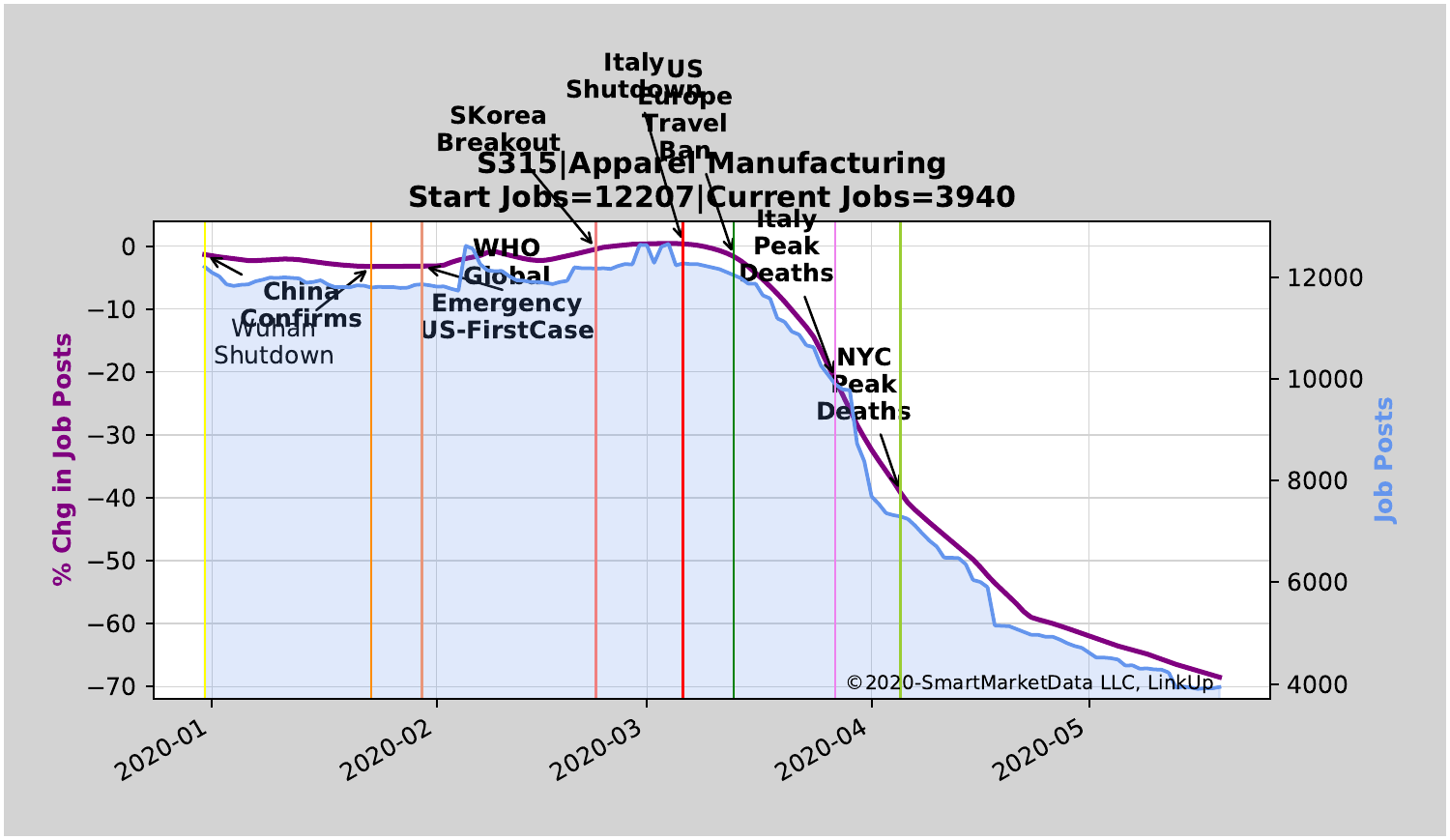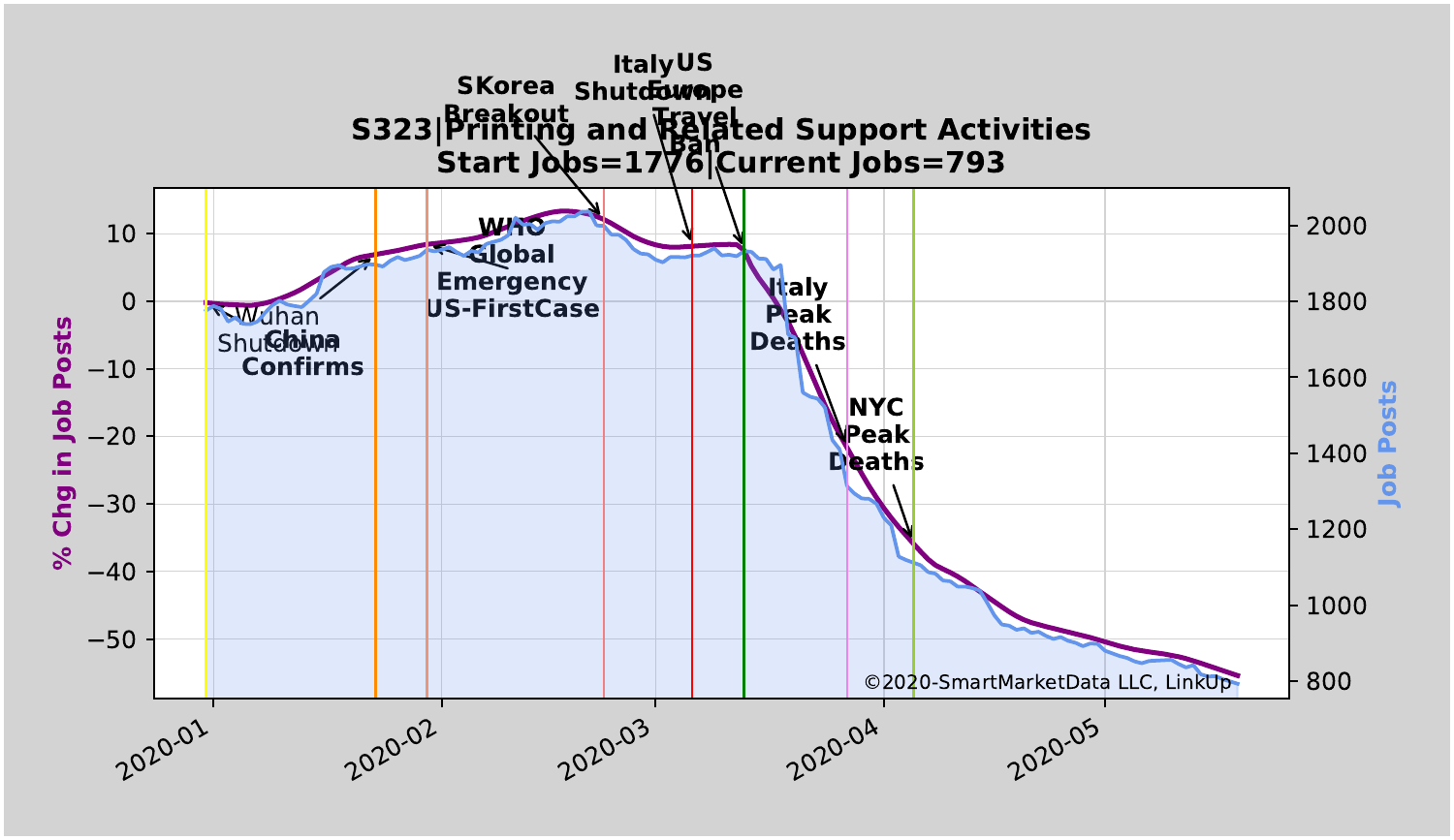## 2020-01 2020-02 2020-03 2020-04 2020-05  $-70$  $-60$ 50 40 30 20  $-10$ 0 **% Chg in Job Posts China Confirms** Wuhan Shutdown **WHO Global Emergency US-FirstCase SKorea Breakout Italy US Shutdow<mark>e</mark>pe Travel Ban Italy Peak Deaths NYC Peak Deaths** 1500 2000 2500 3000 3500 4000 4500 **Job Posts** ©2020-SmartMarketData LLC, LinkUp **S331|Primary Metal Manufacturing Start Jobs=4522|Current Jobs=1208**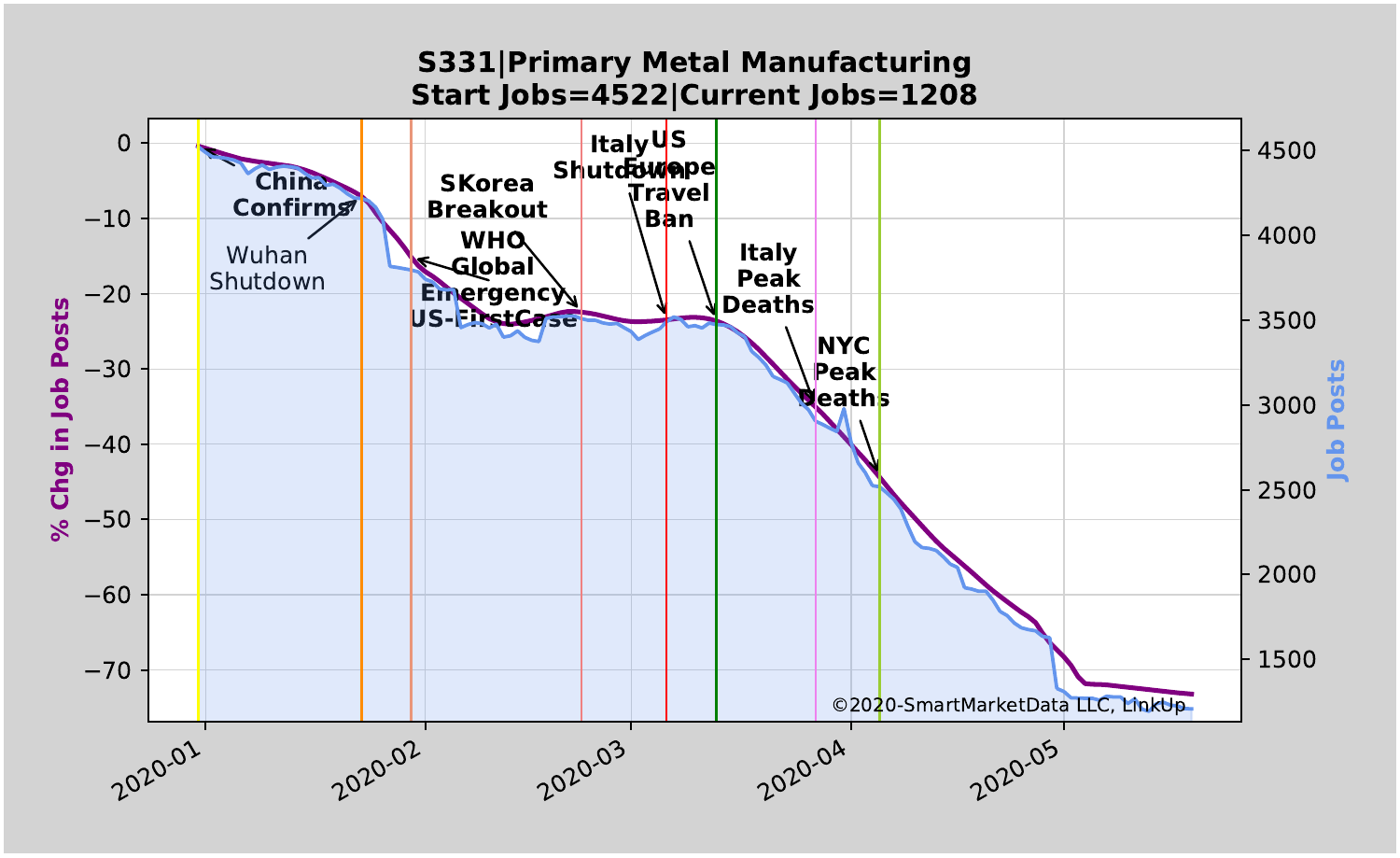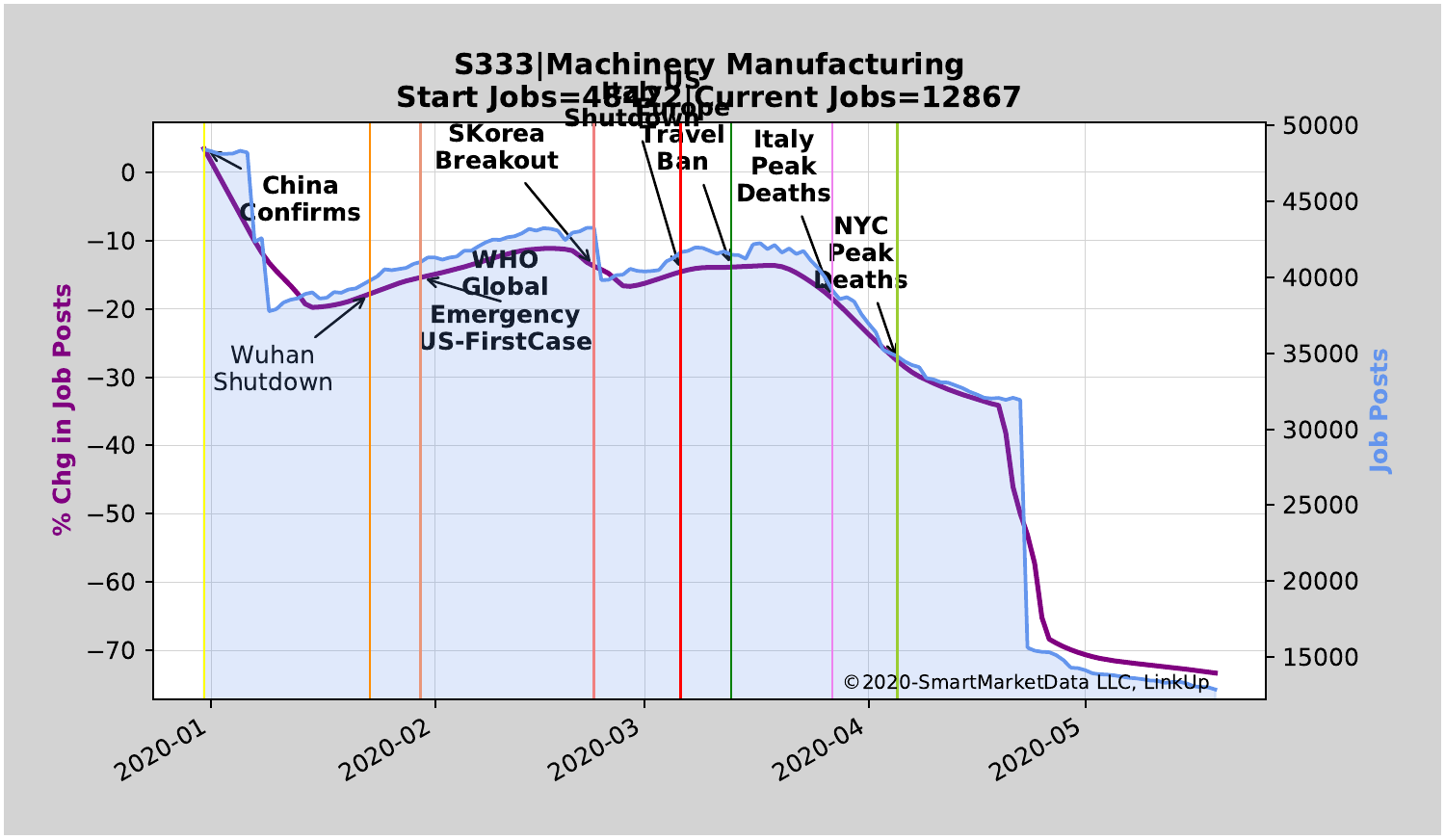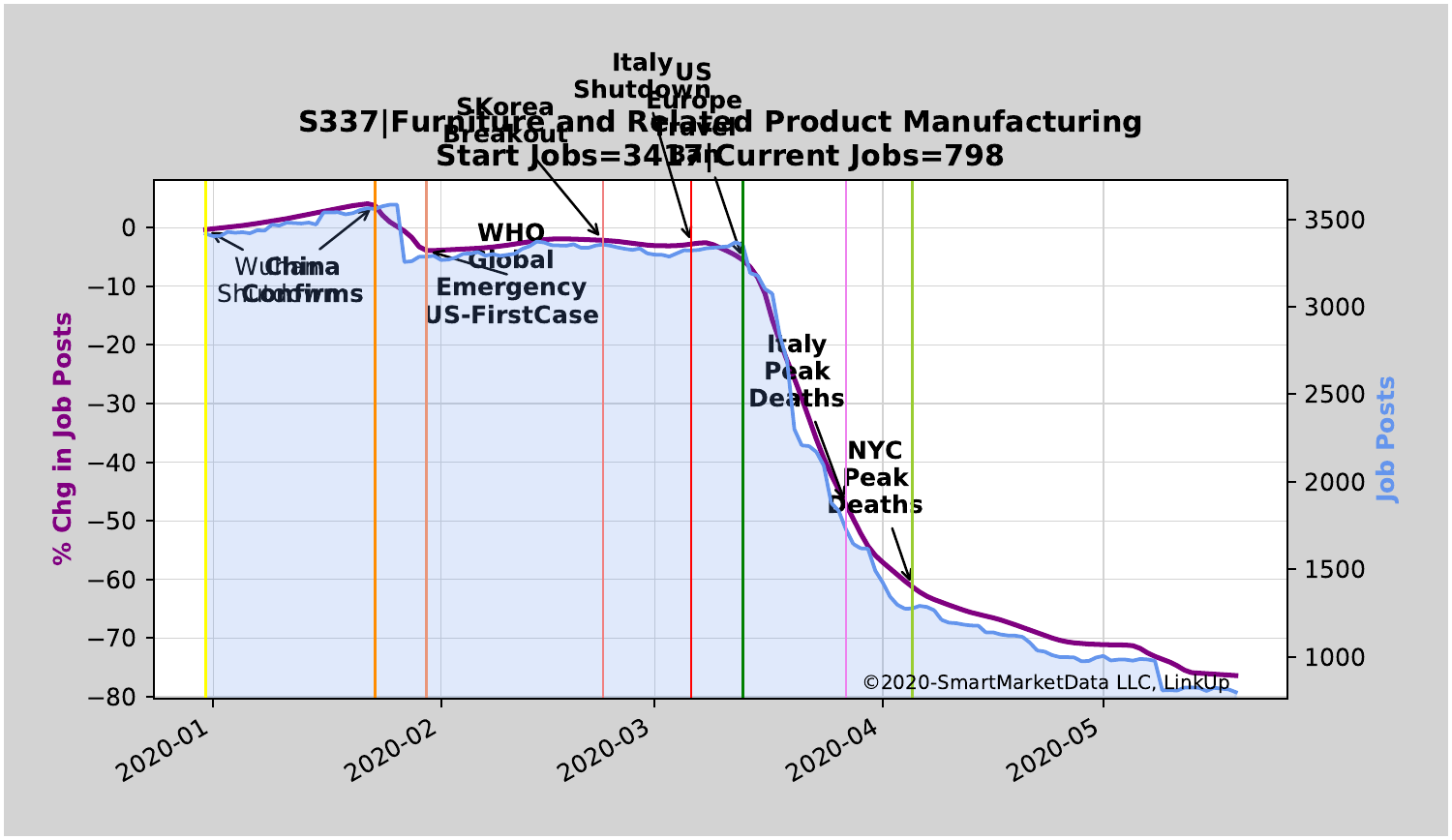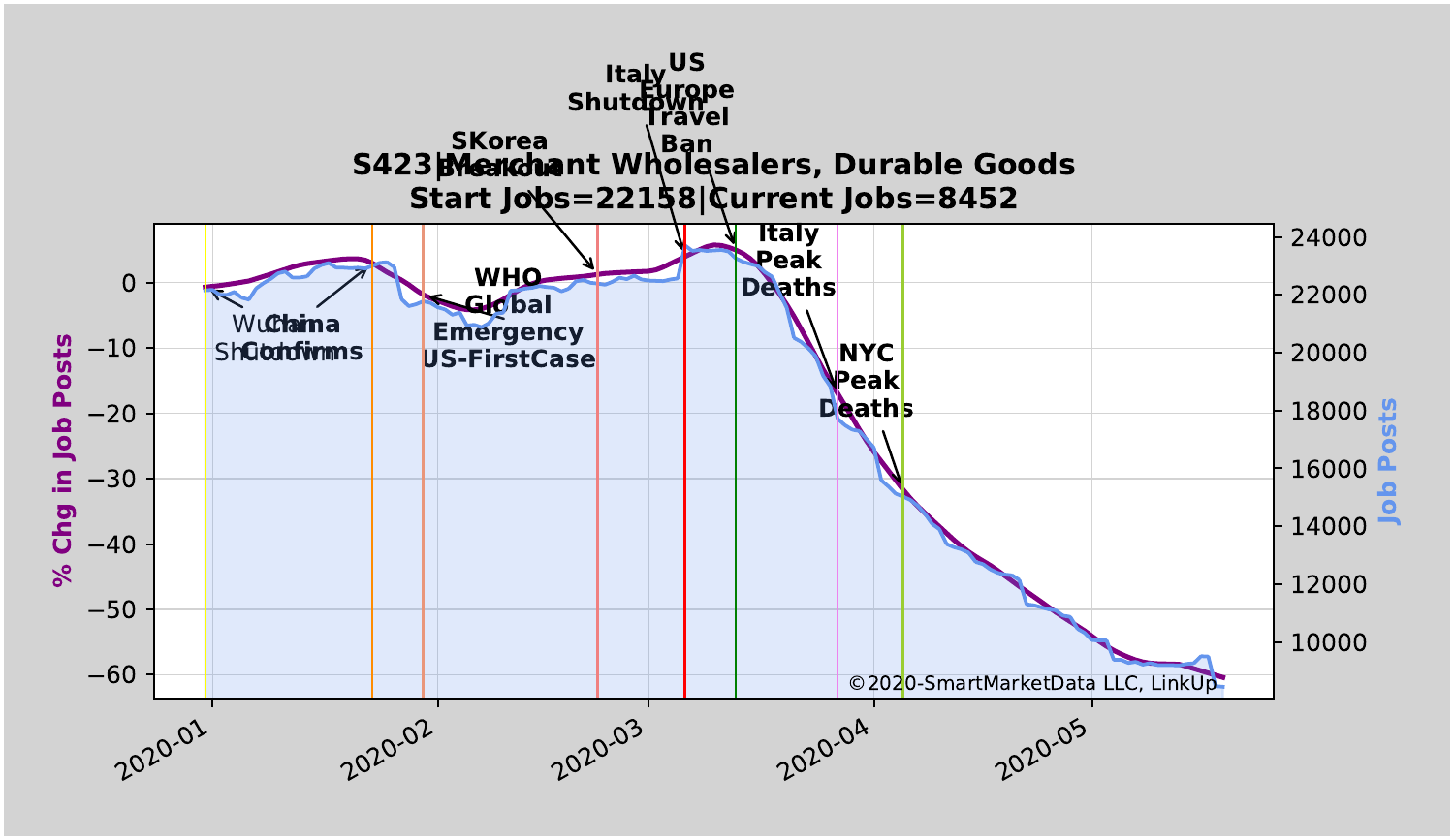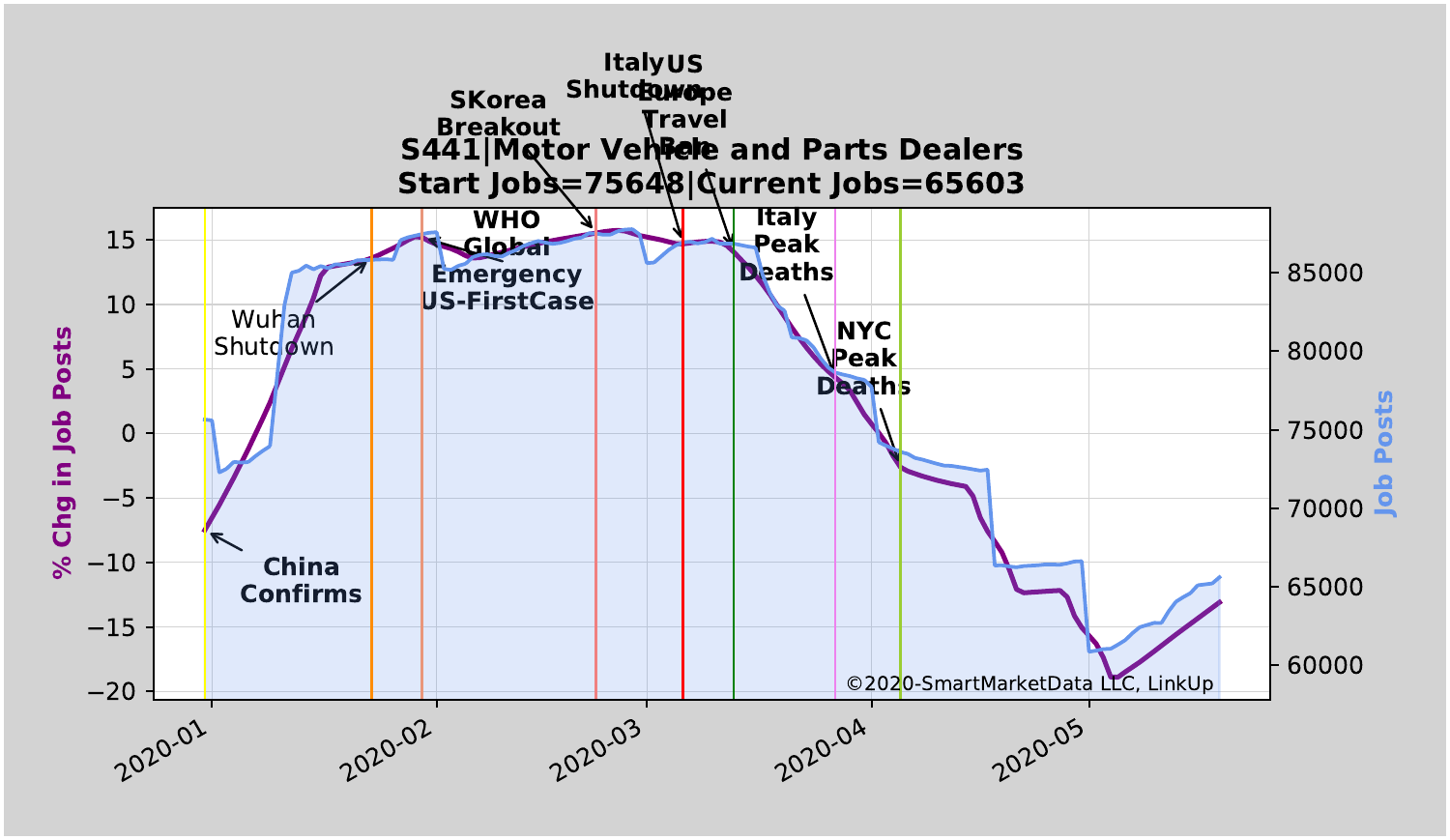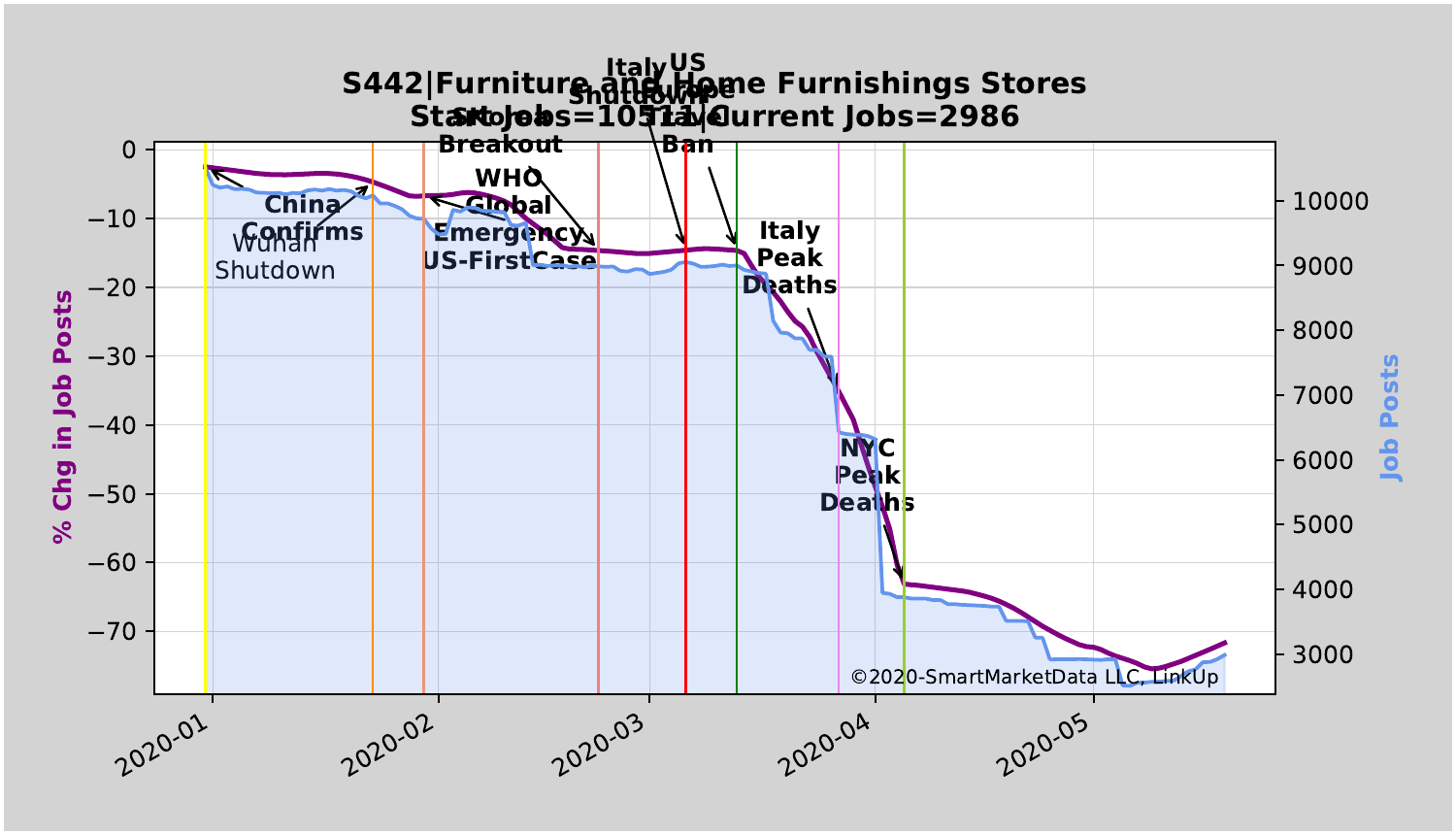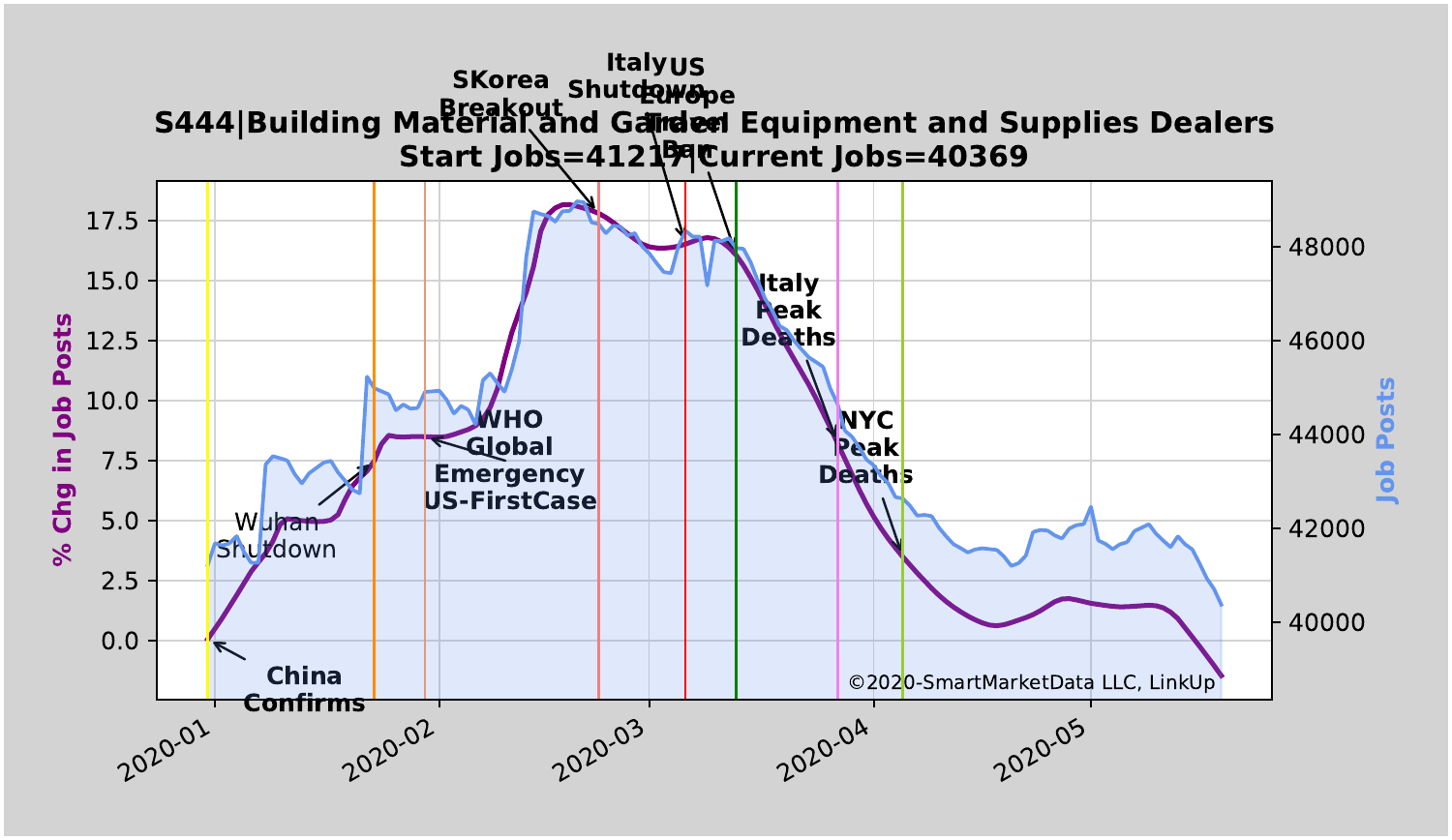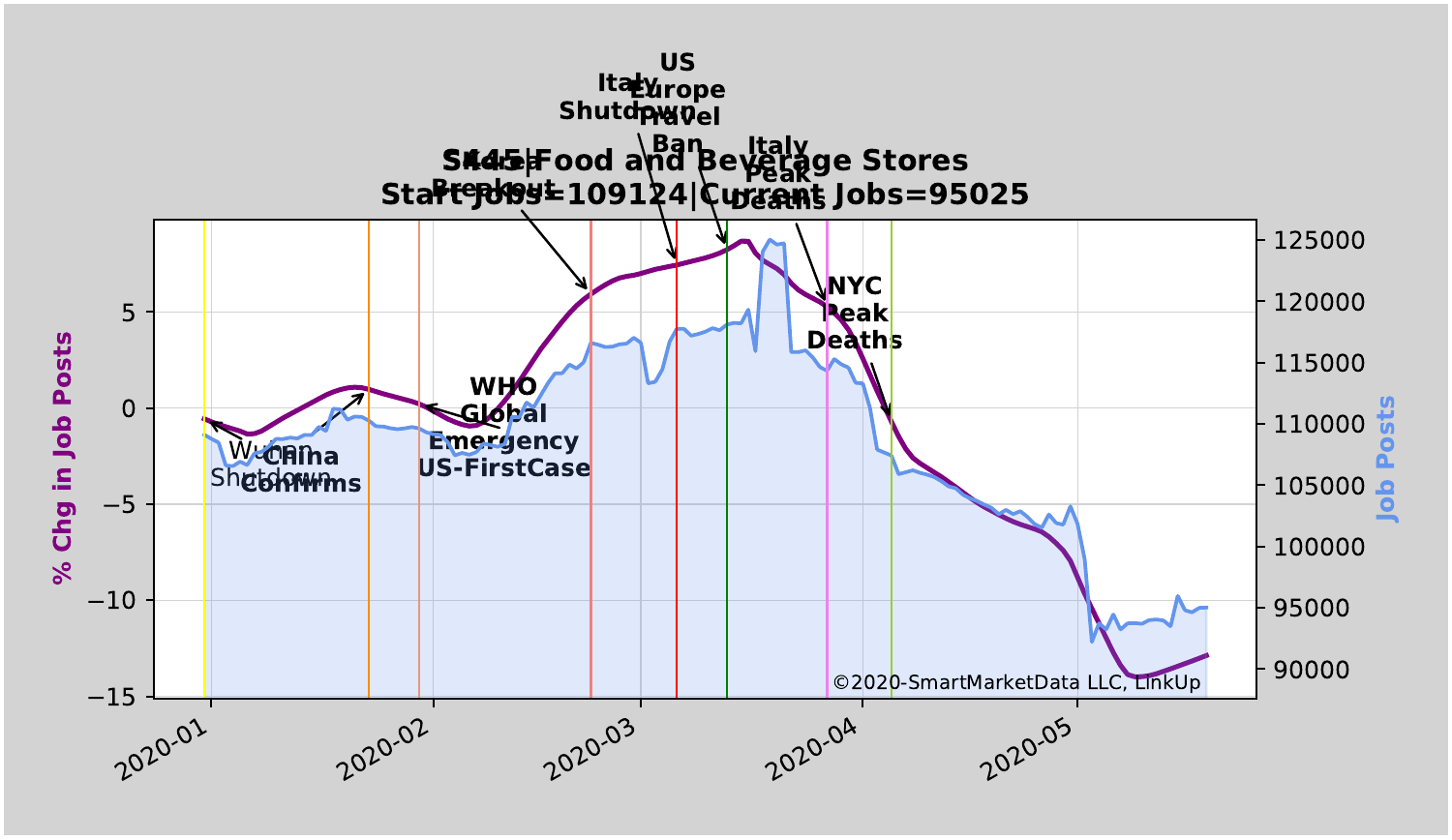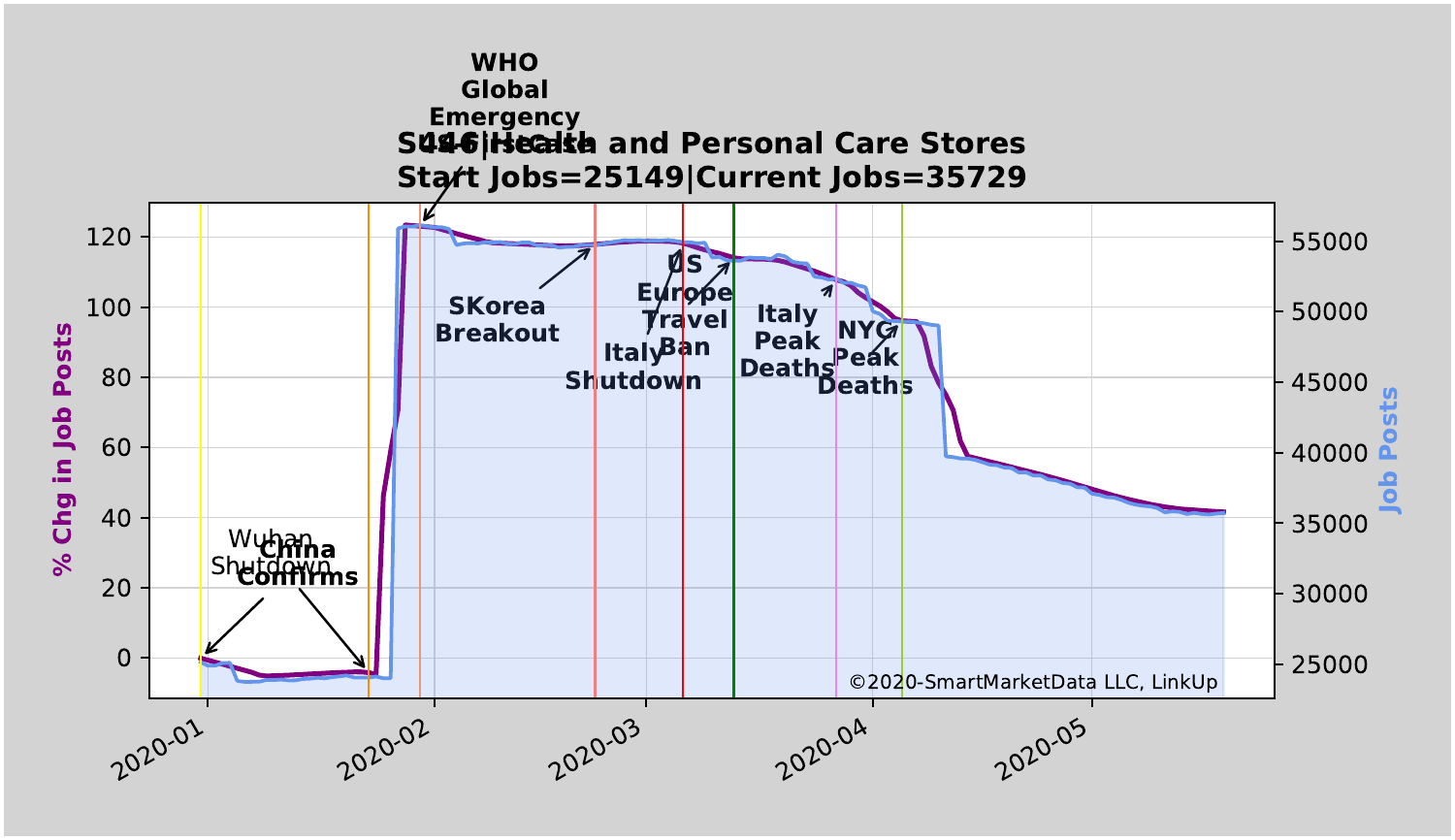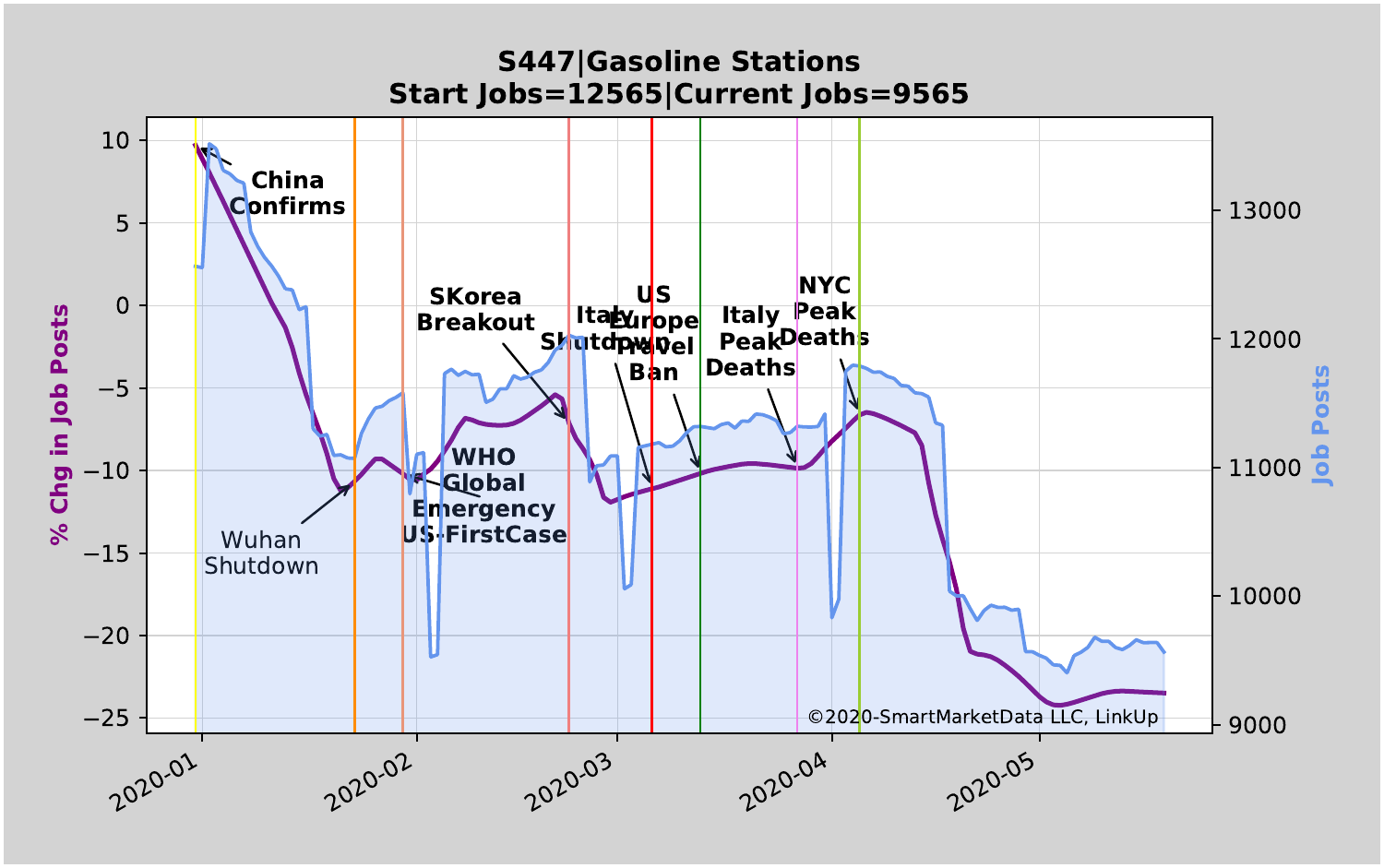![](_page_16_Figure_0.jpeg)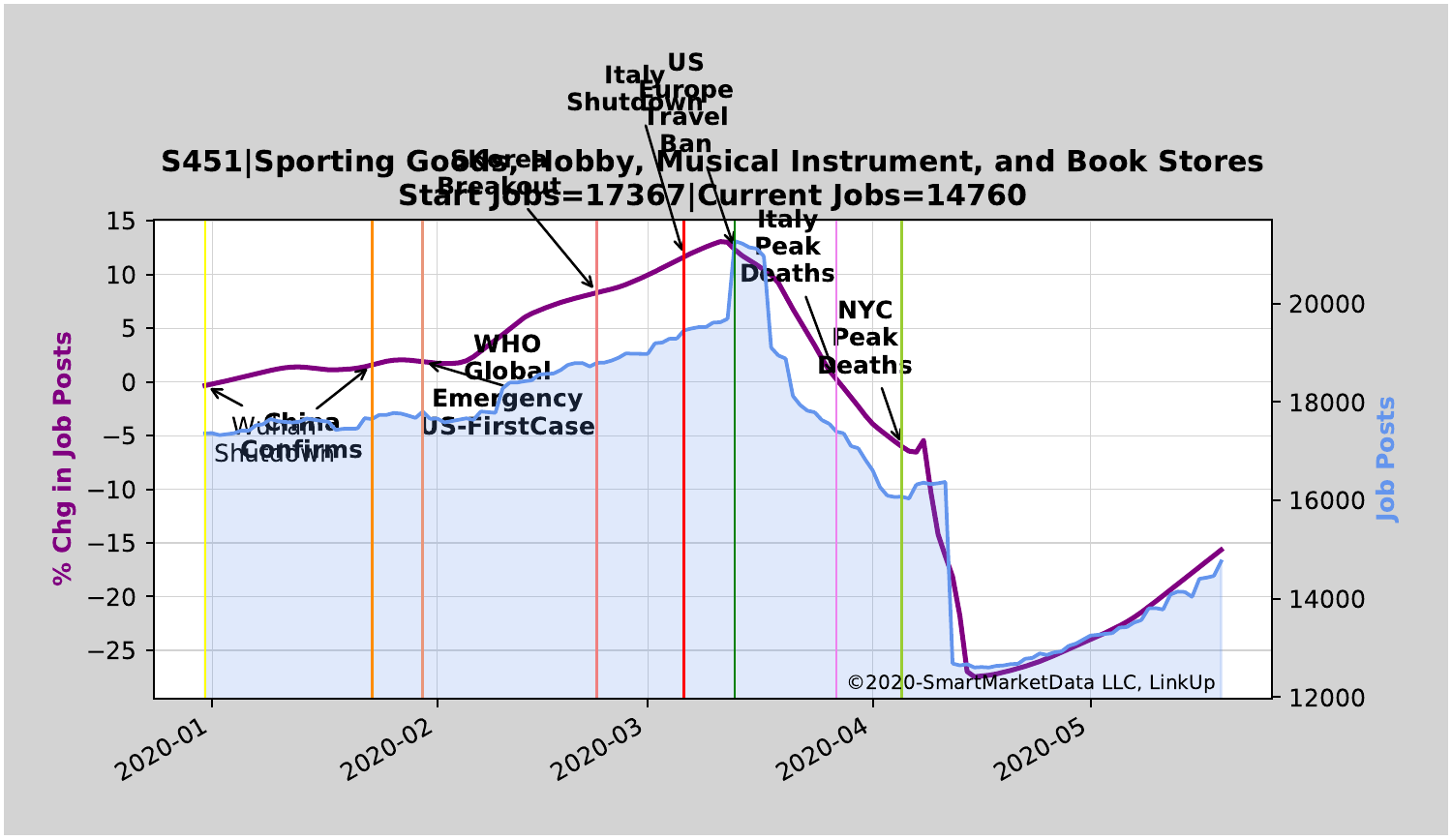![](_page_17_Figure_0.jpeg)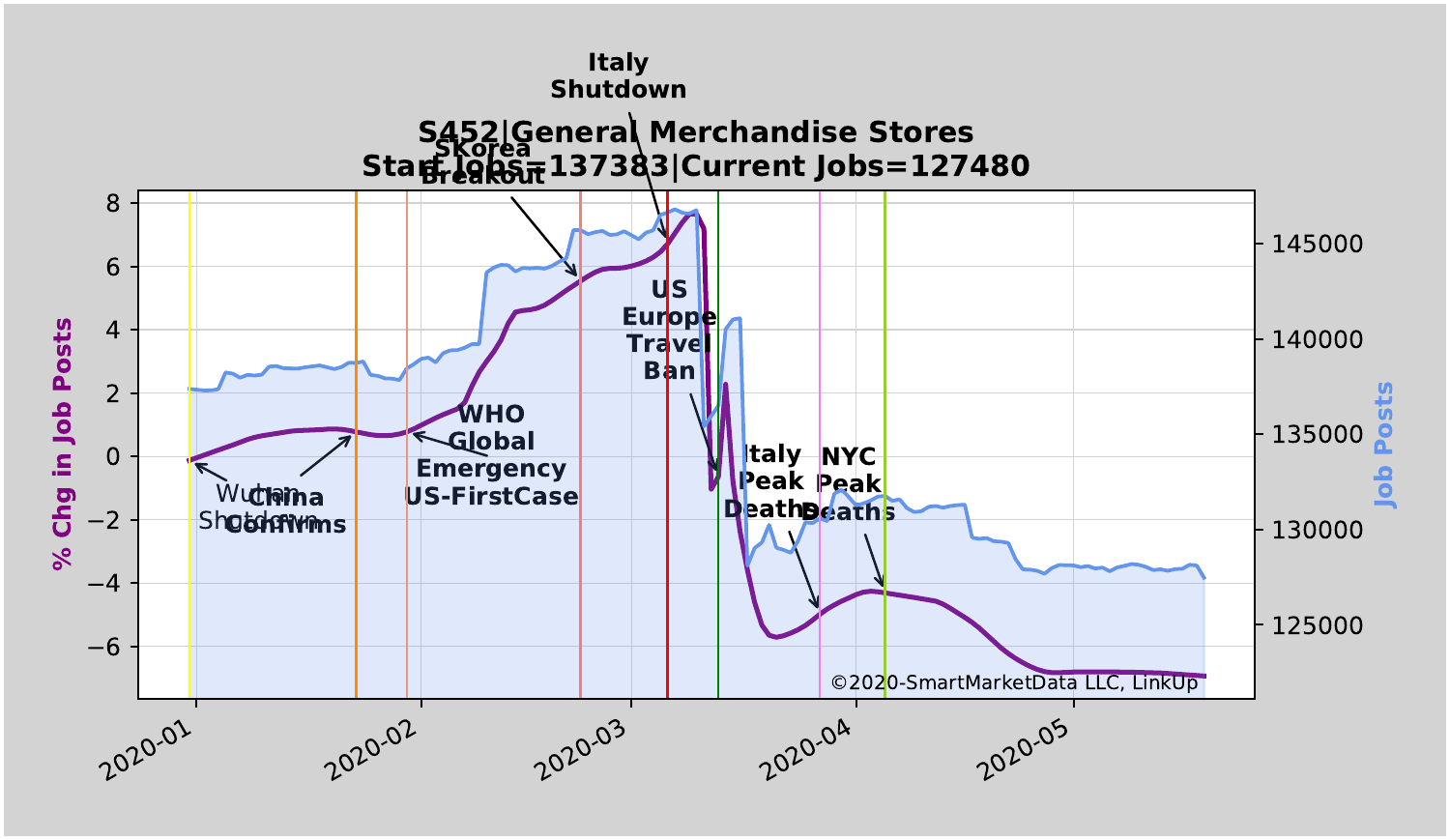![](_page_18_Figure_0.jpeg)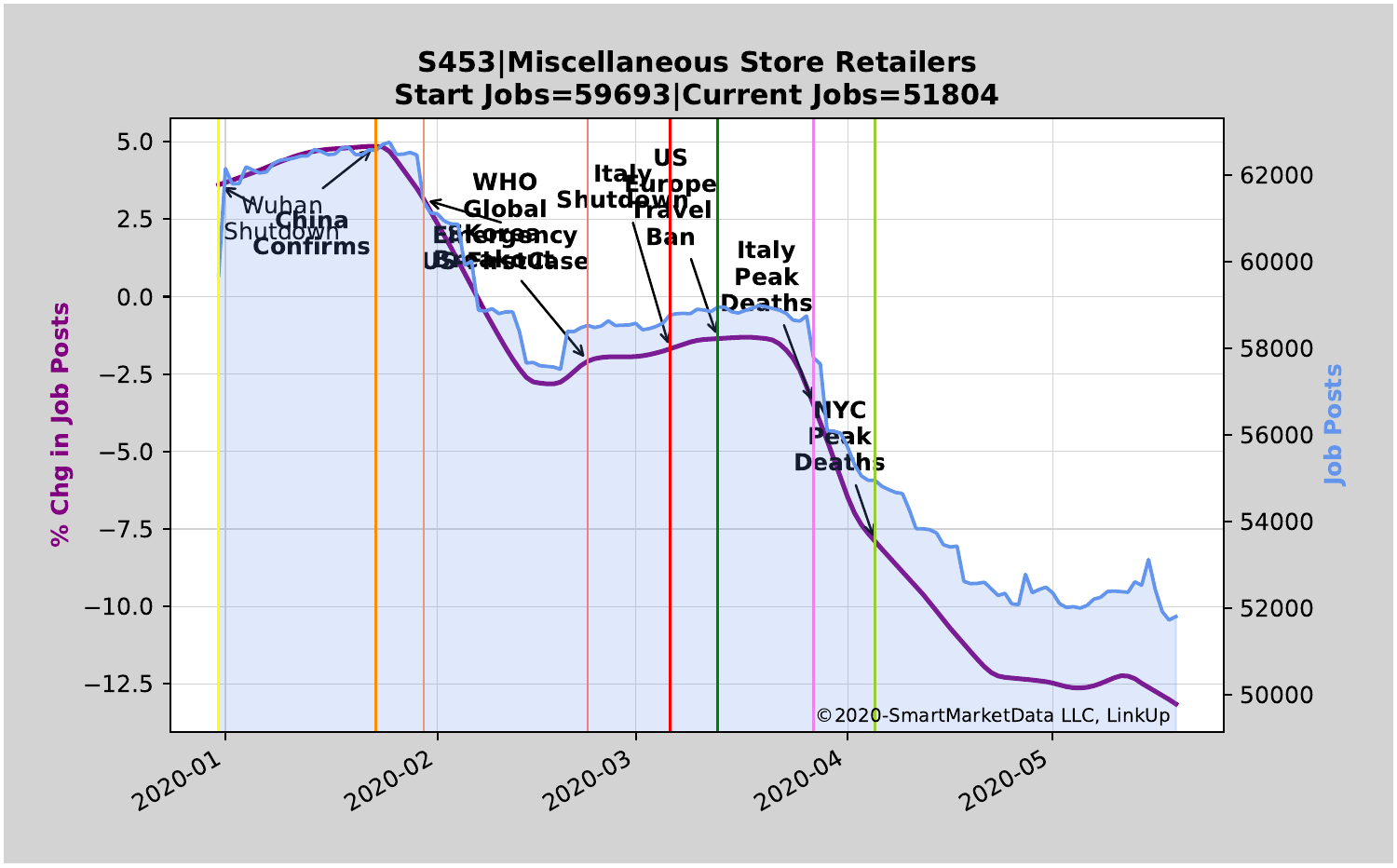![](_page_19_Figure_0.jpeg)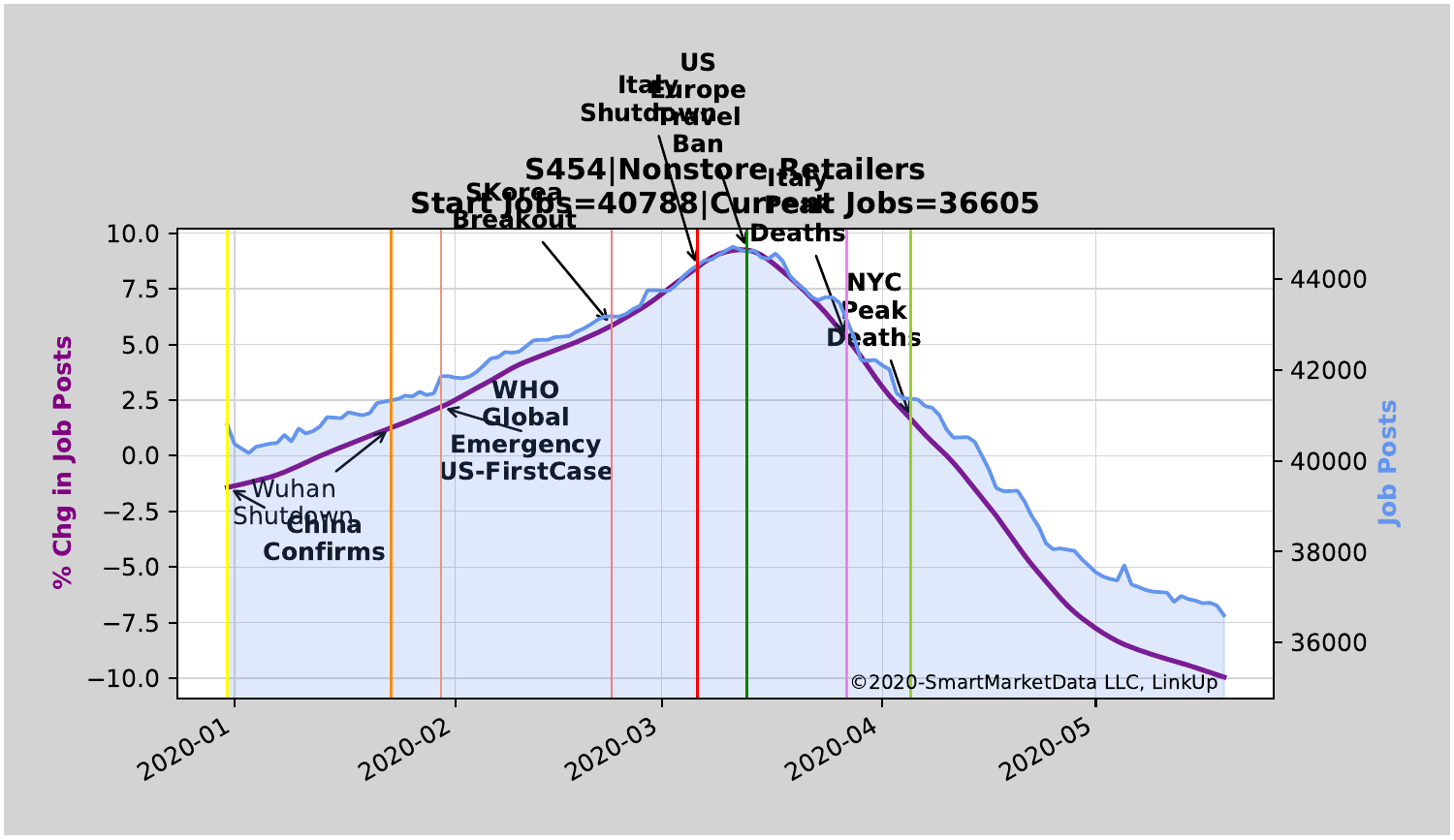![](_page_20_Figure_0.jpeg)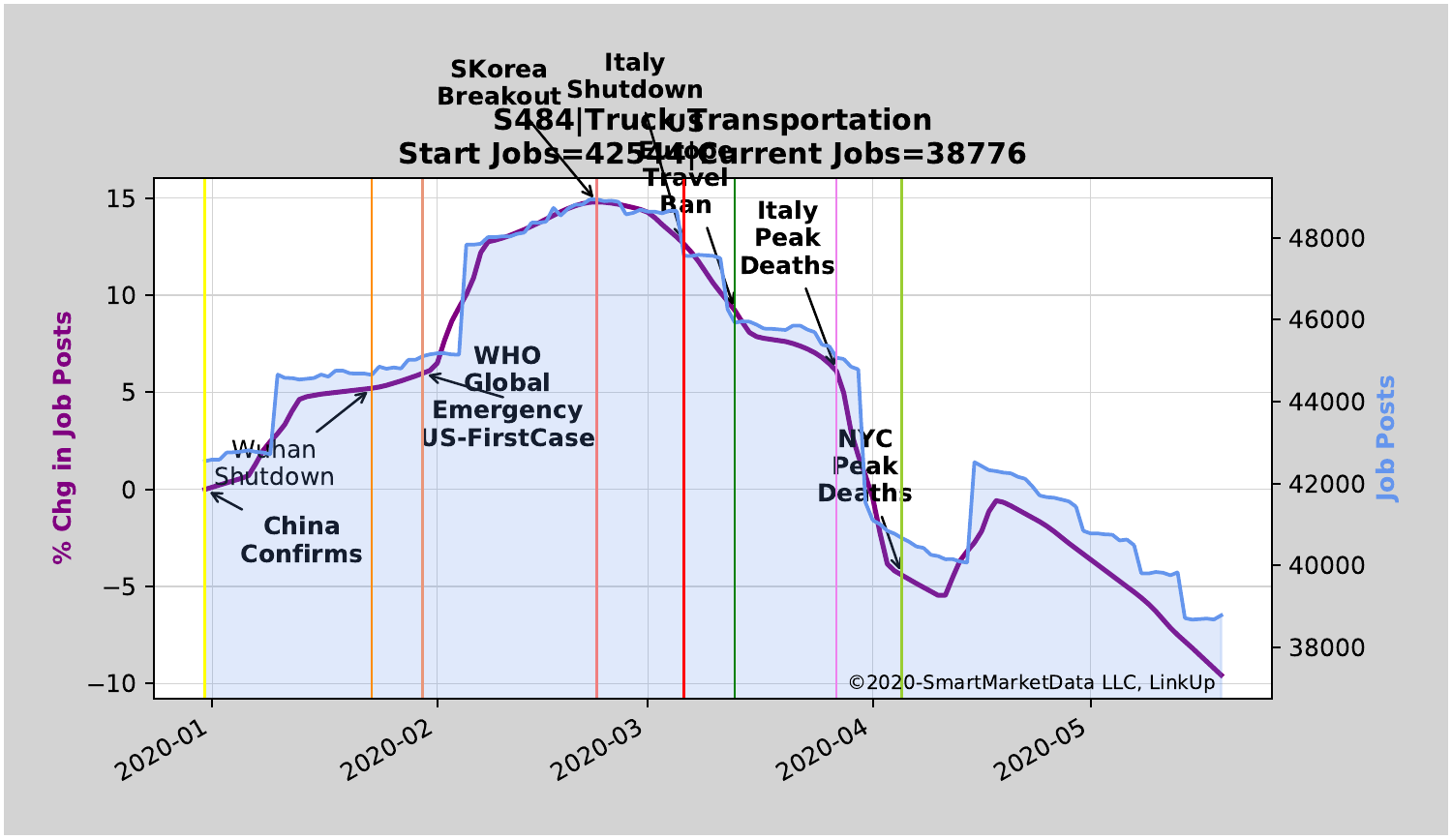![](_page_21_Figure_0.jpeg)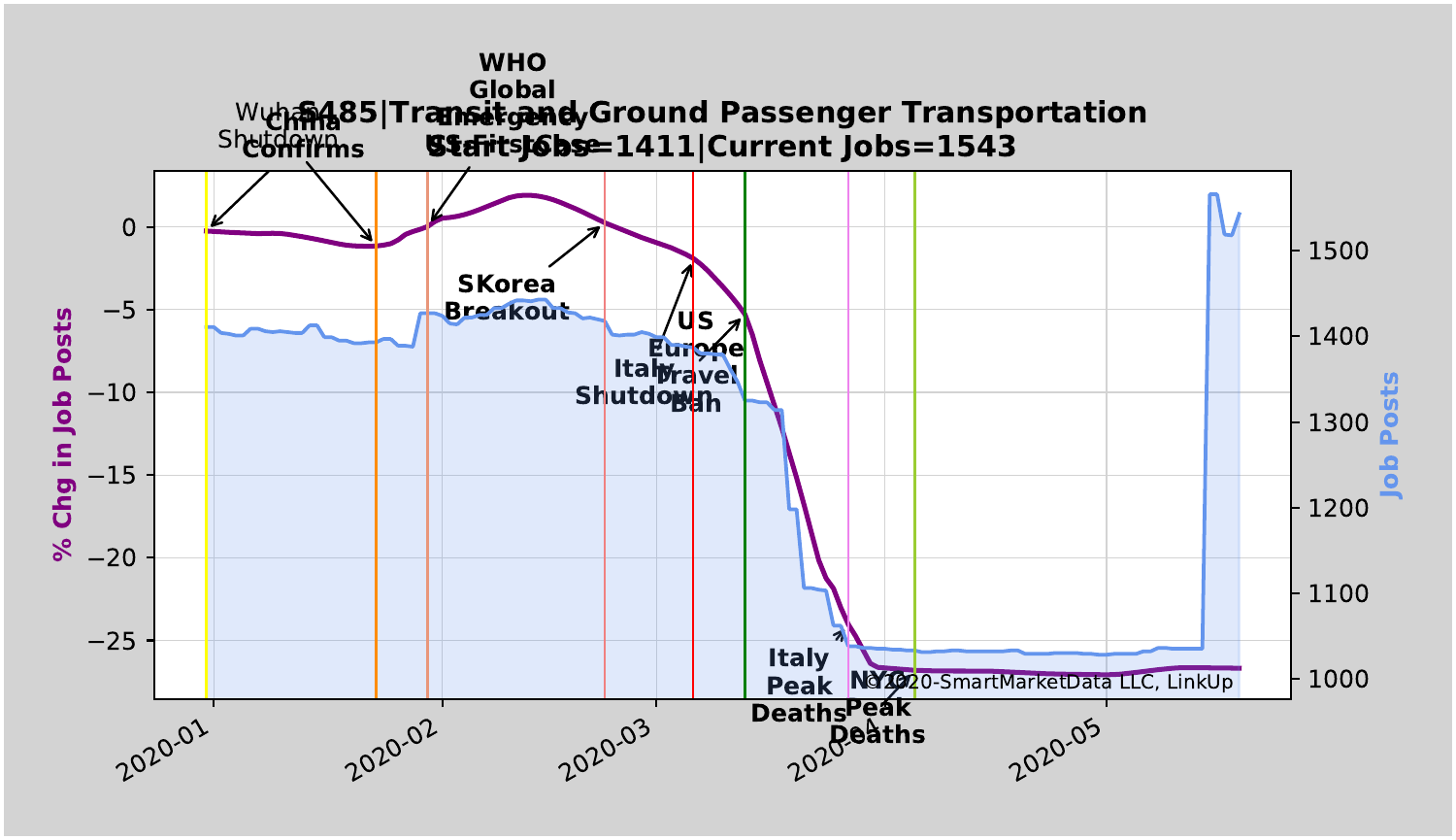![](_page_22_Figure_0.jpeg)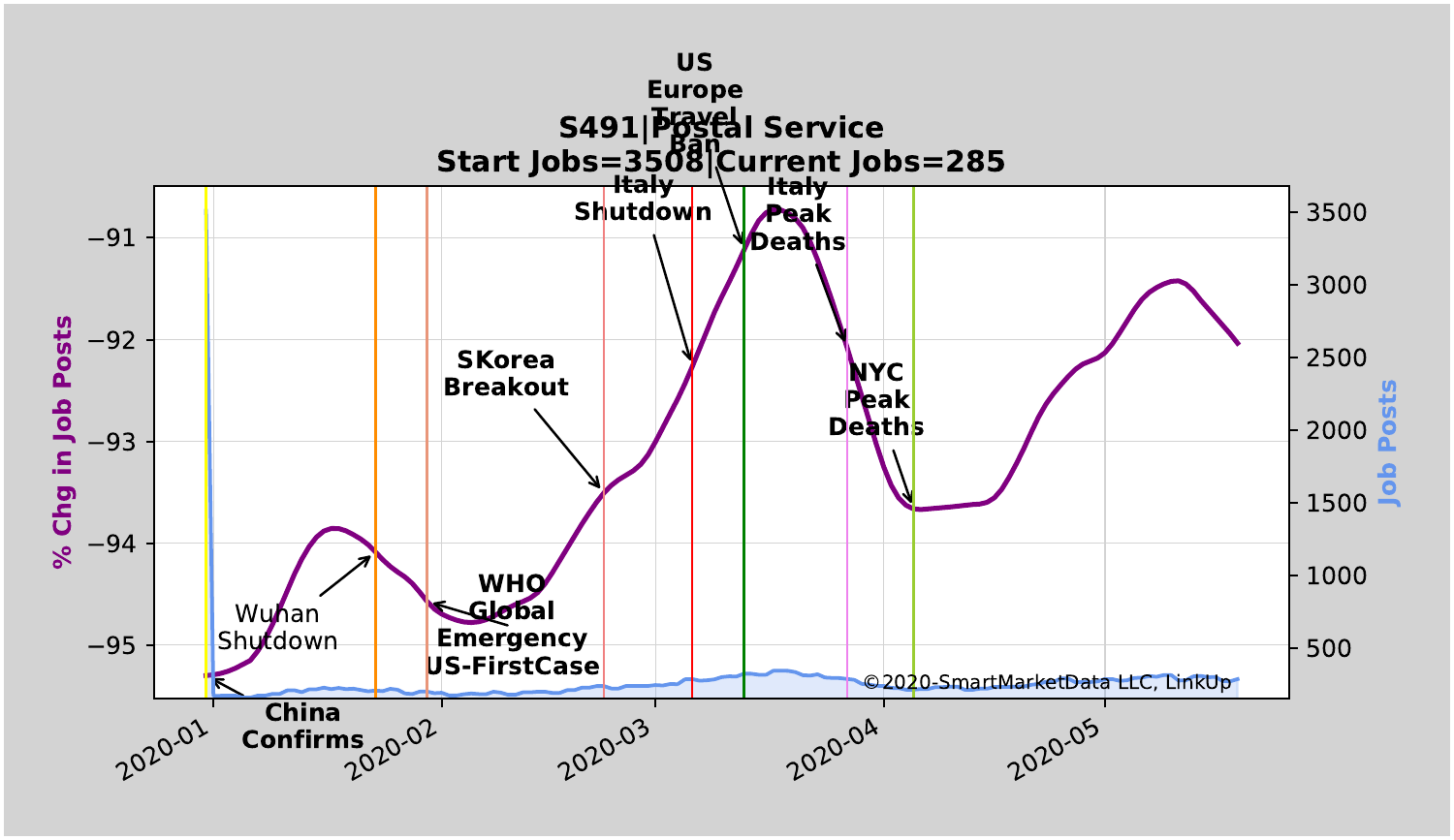![](_page_23_Figure_0.jpeg)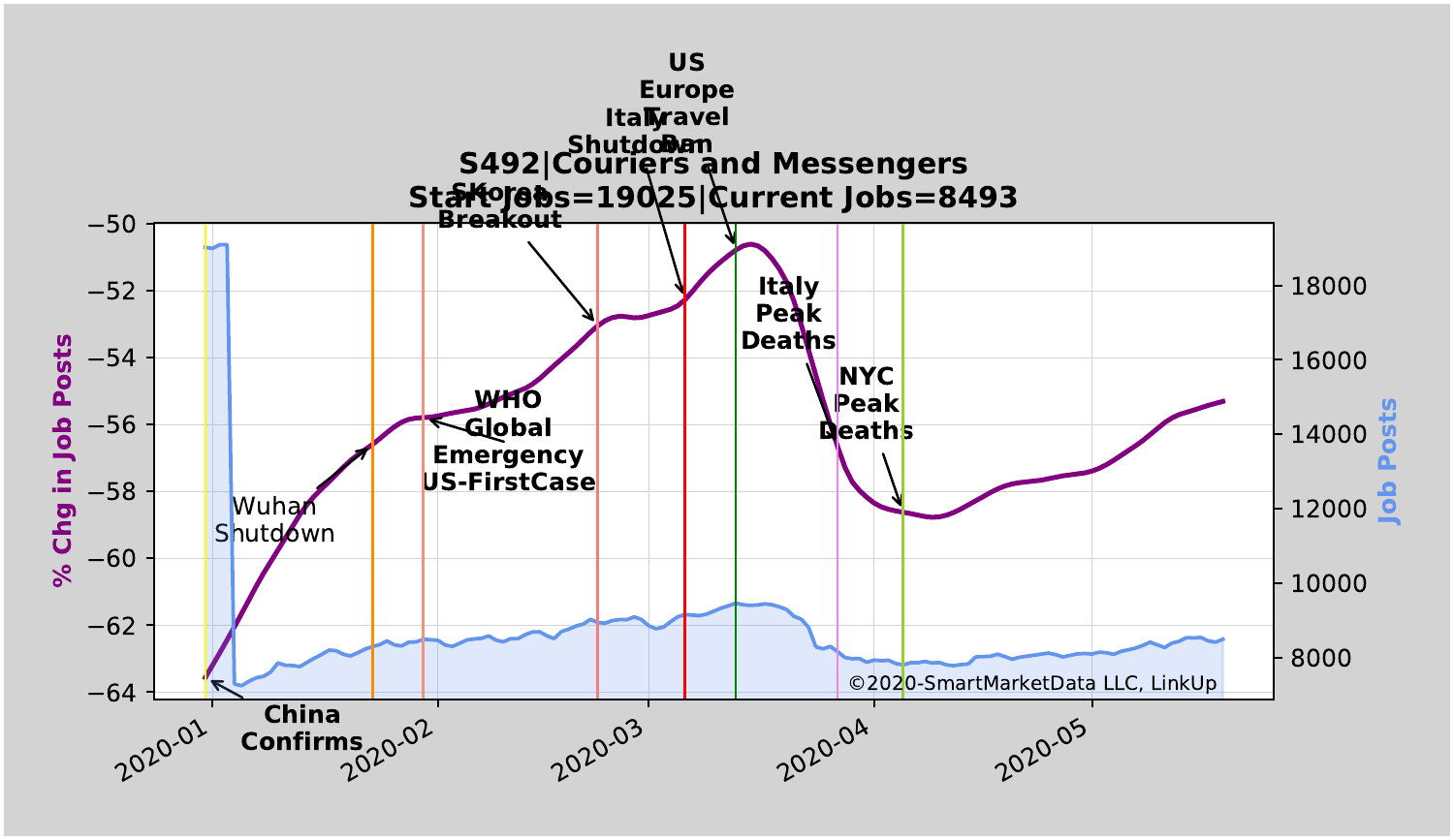![](_page_24_Figure_0.jpeg)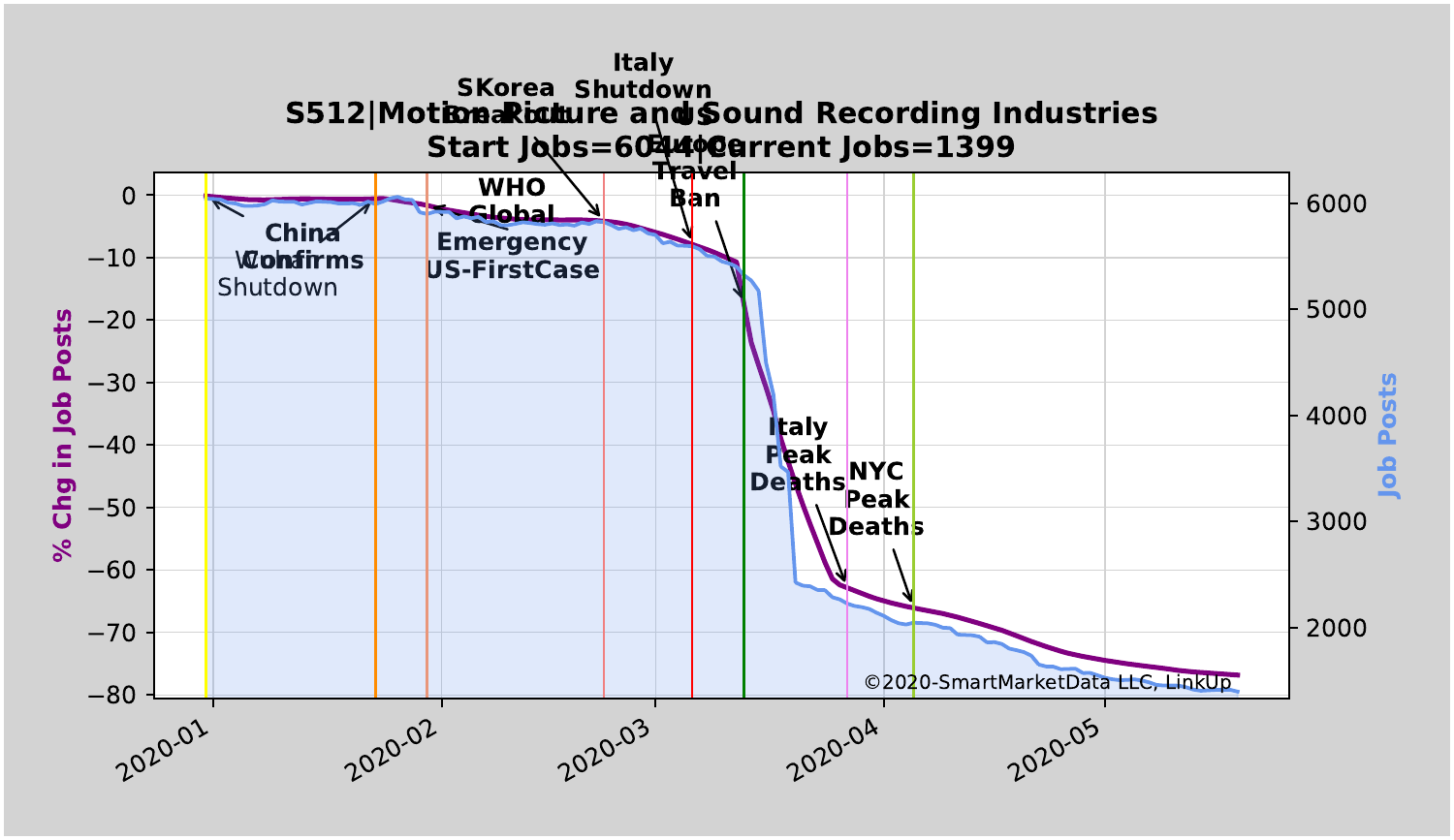![](_page_25_Figure_0.jpeg)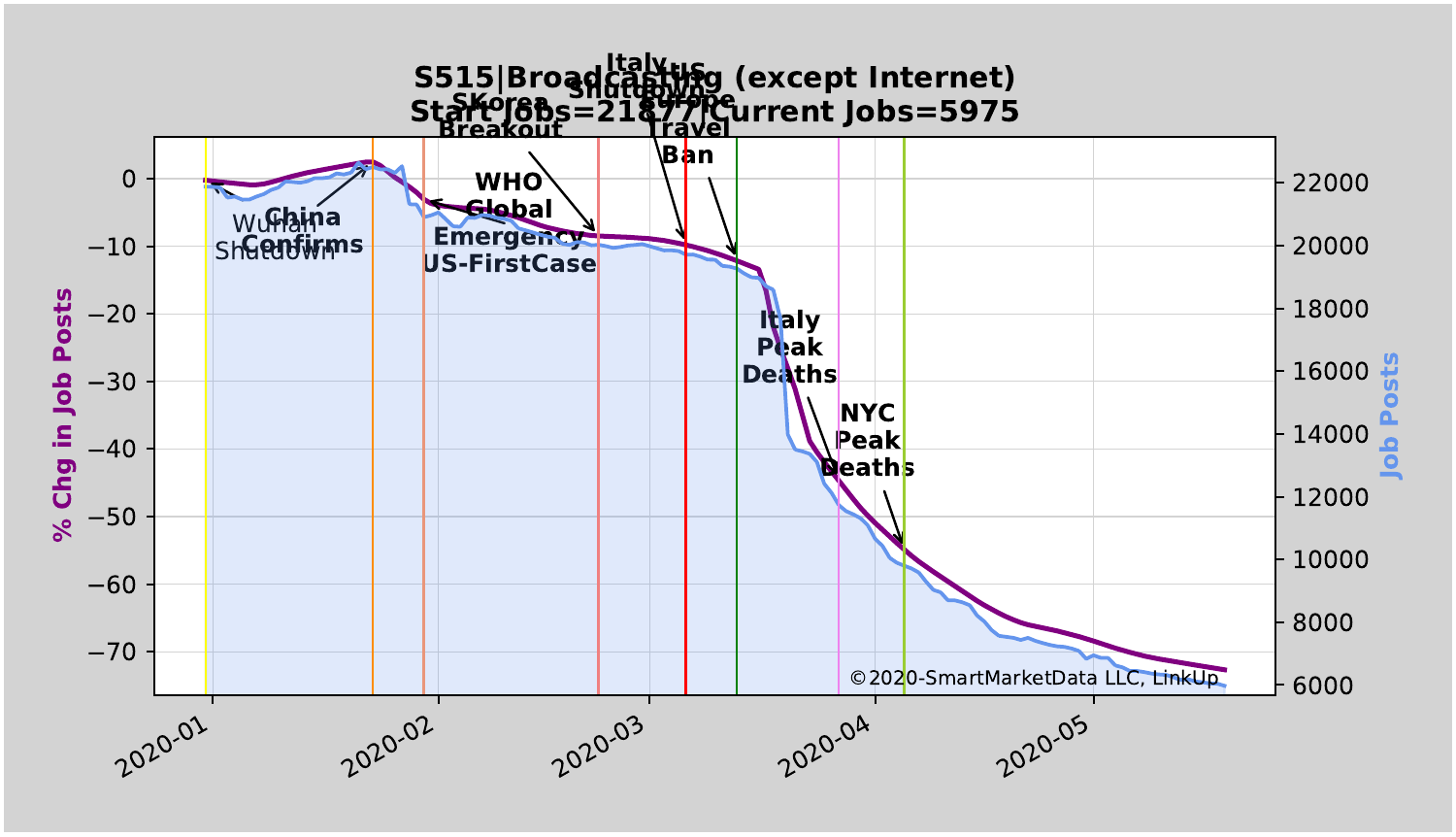![](_page_26_Figure_0.jpeg)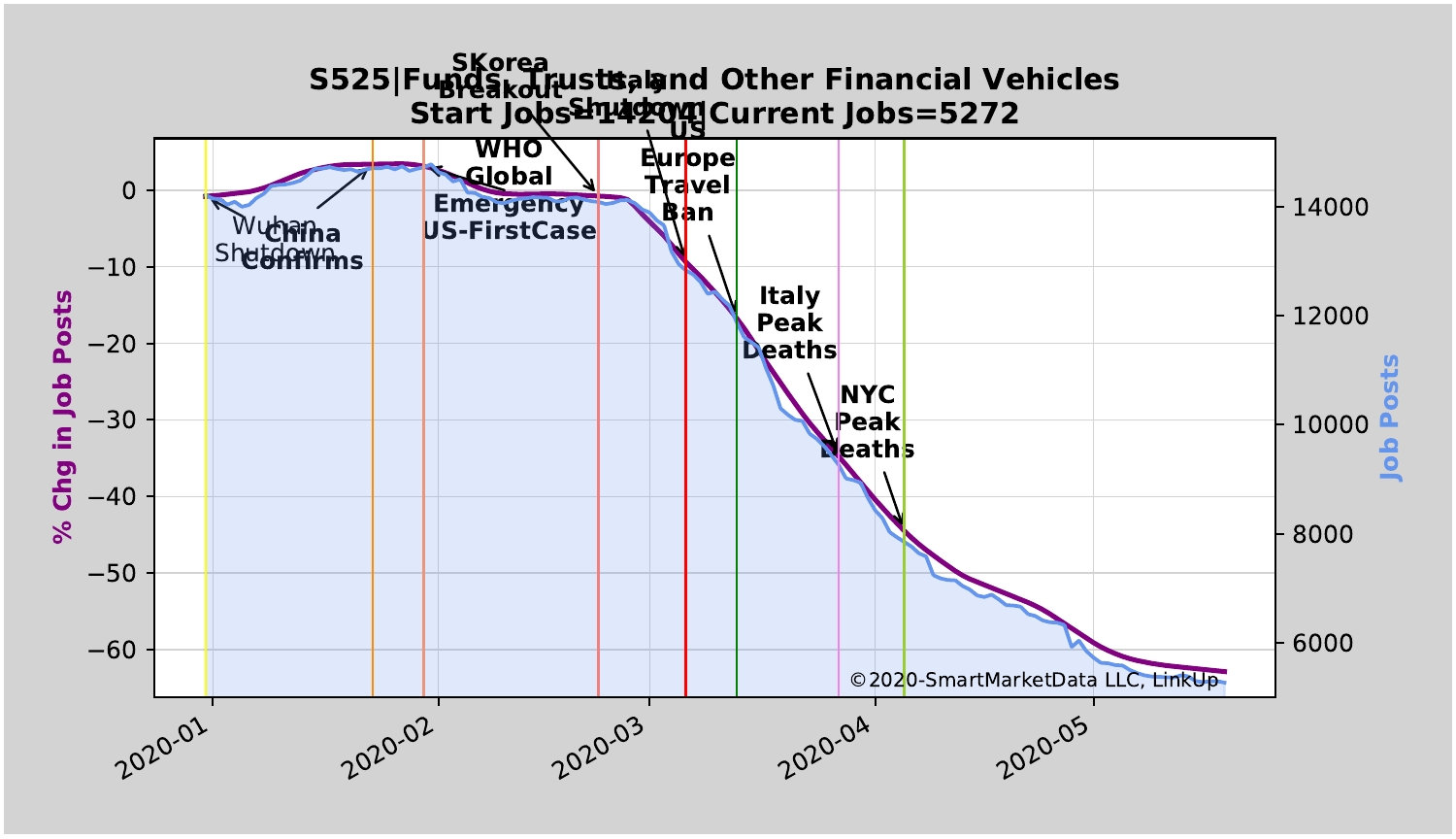![](_page_27_Figure_0.jpeg)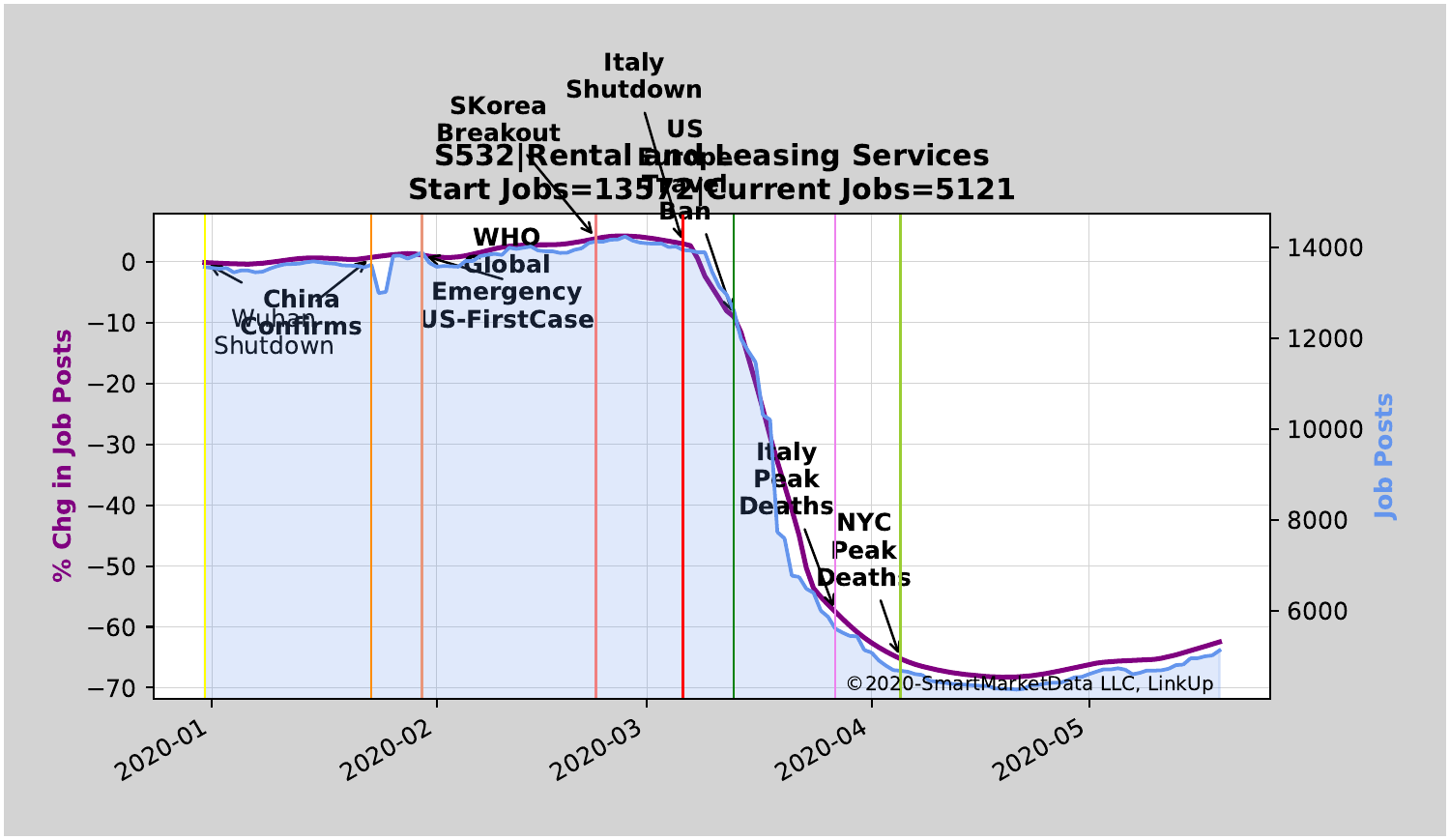![](_page_28_Figure_0.jpeg)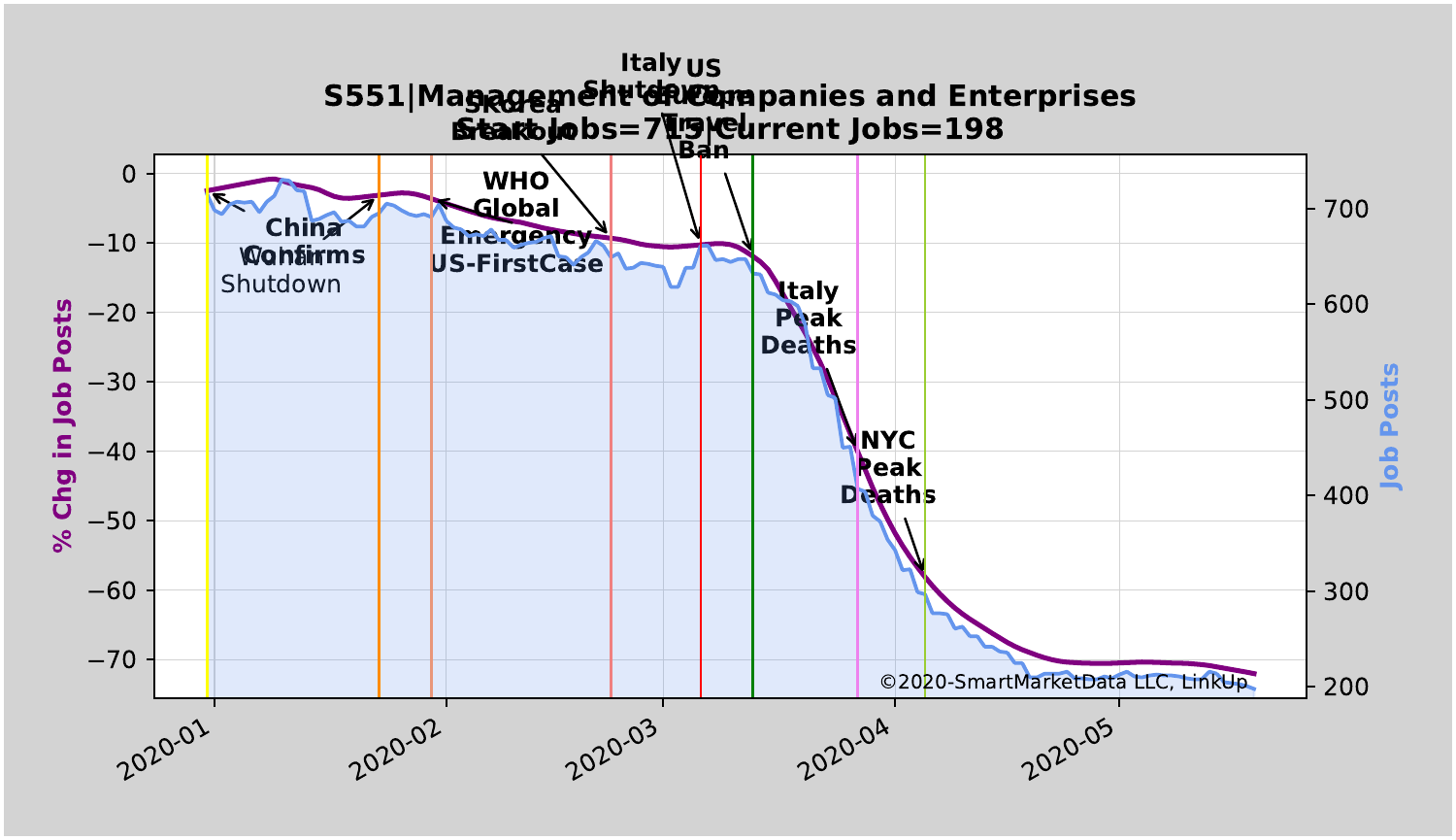![](_page_29_Figure_0.jpeg)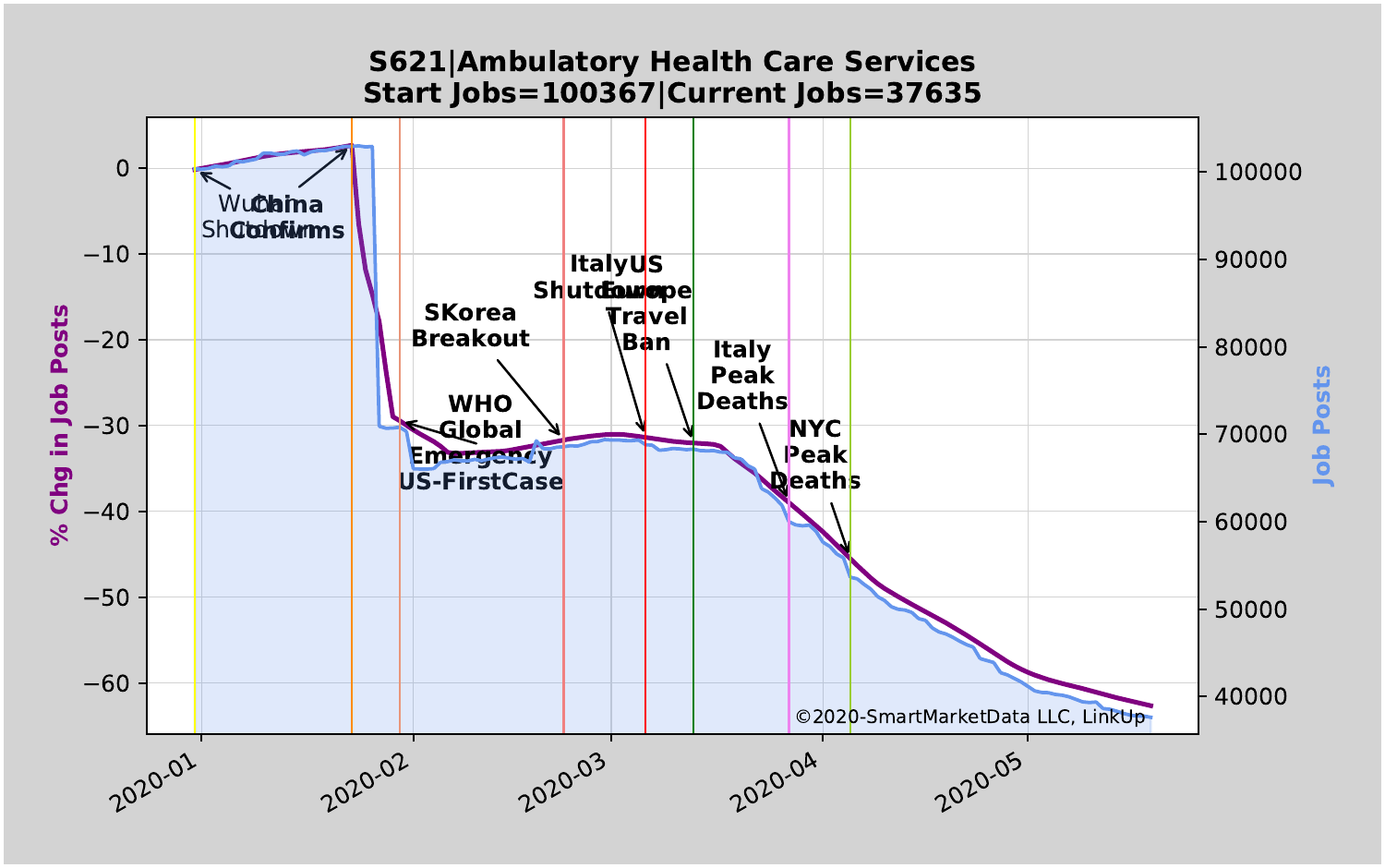![](_page_30_Figure_0.jpeg)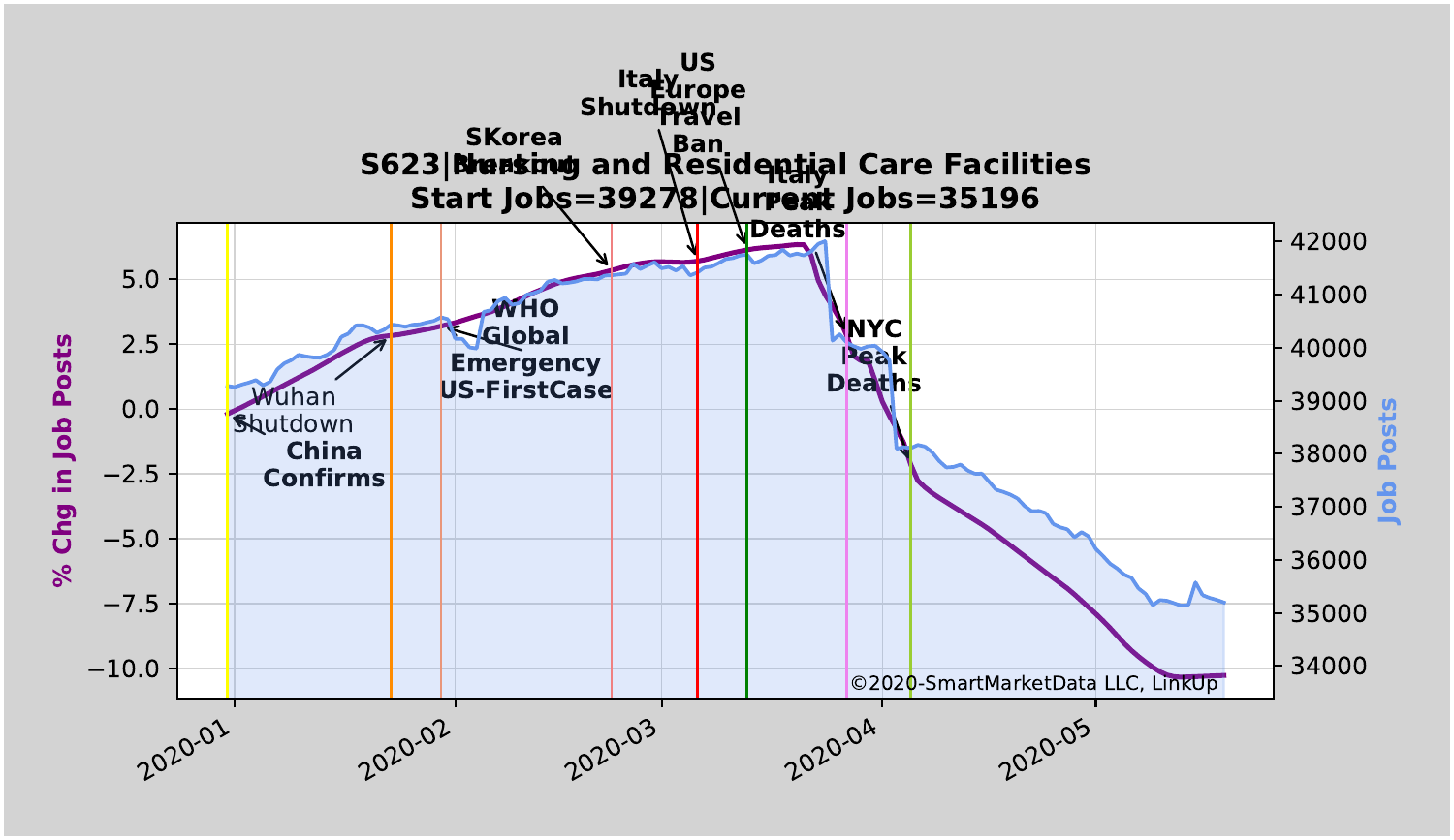![](_page_31_Figure_0.jpeg)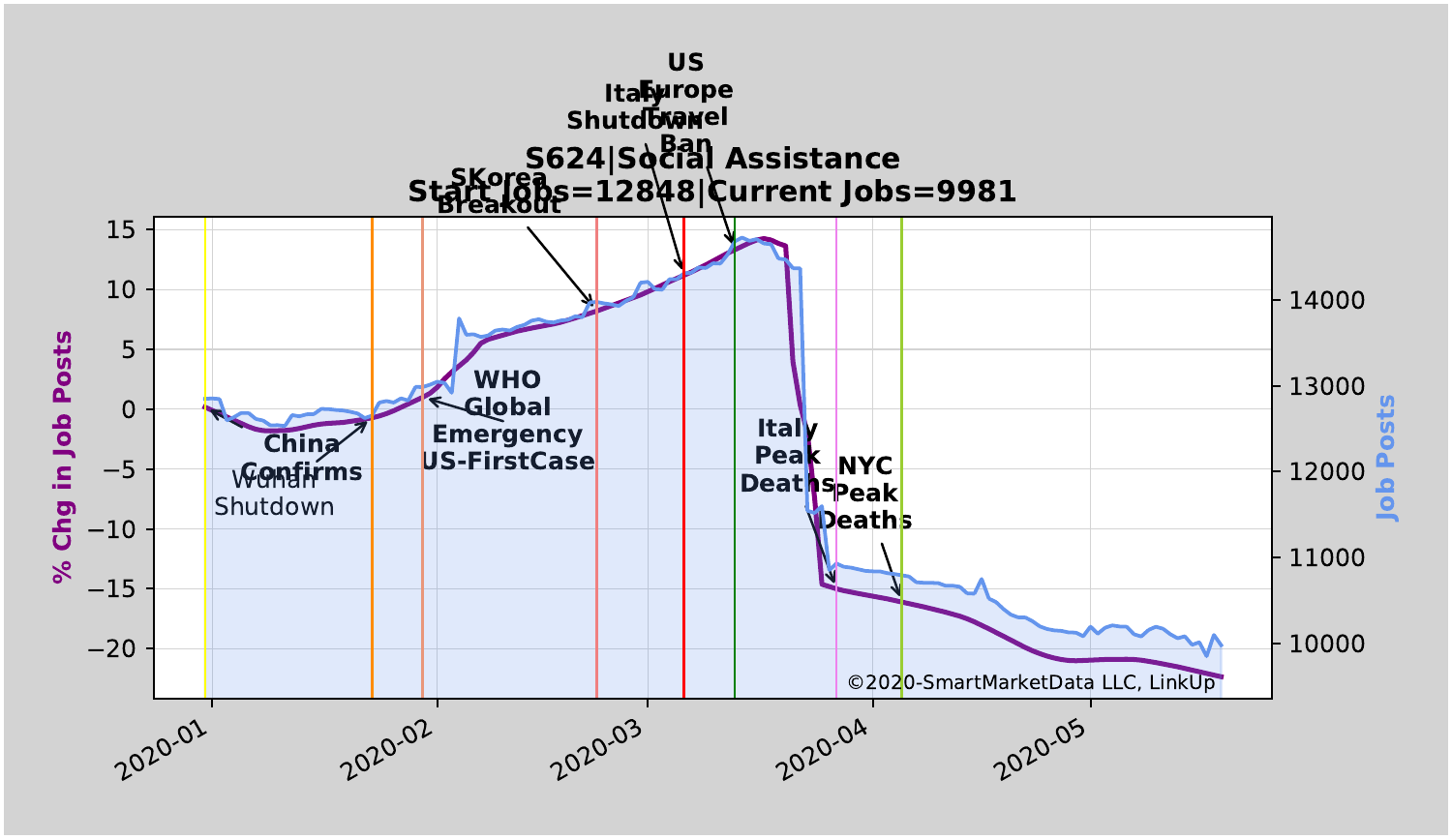![](_page_32_Figure_0.jpeg)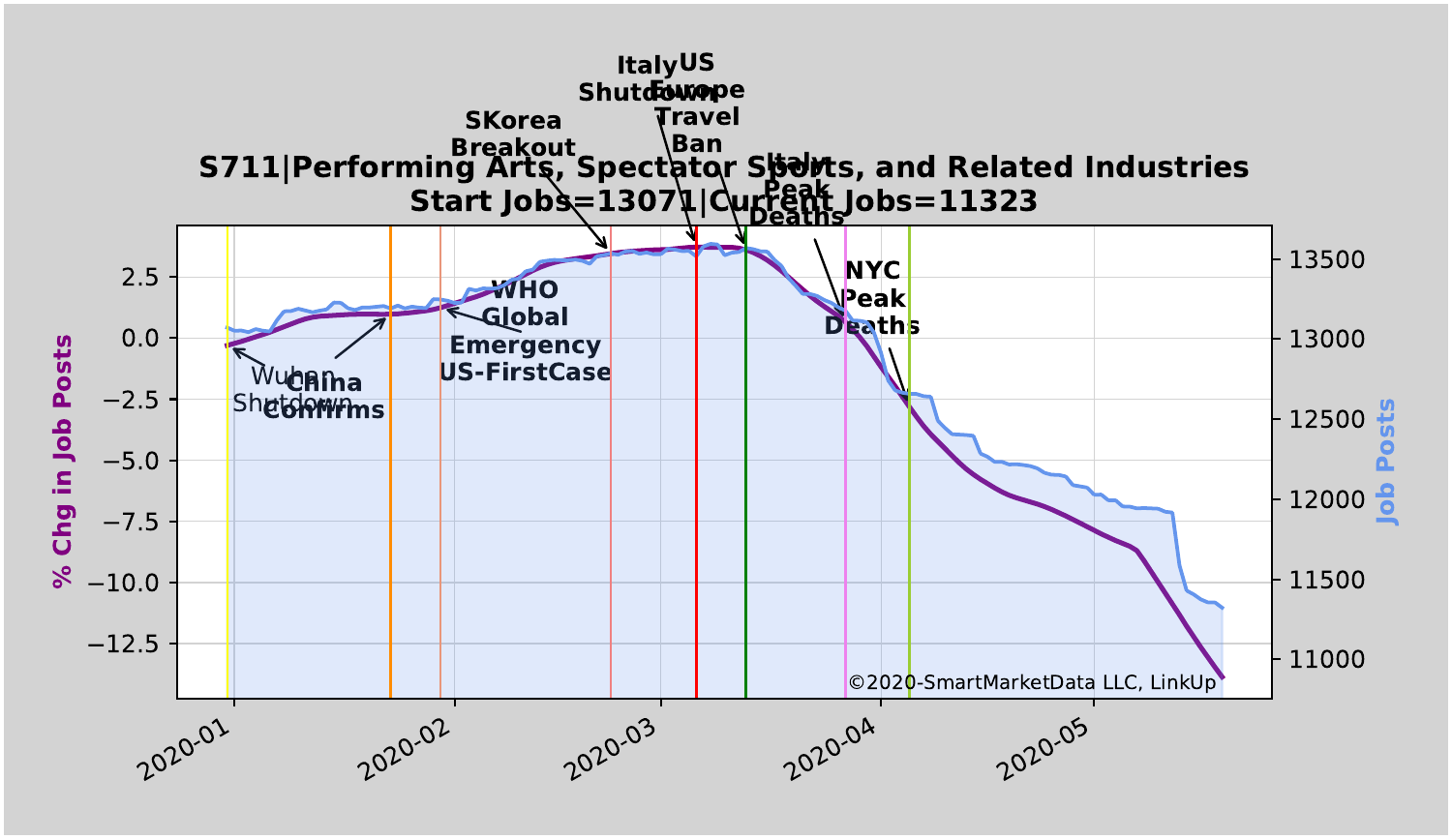![](_page_33_Figure_0.jpeg)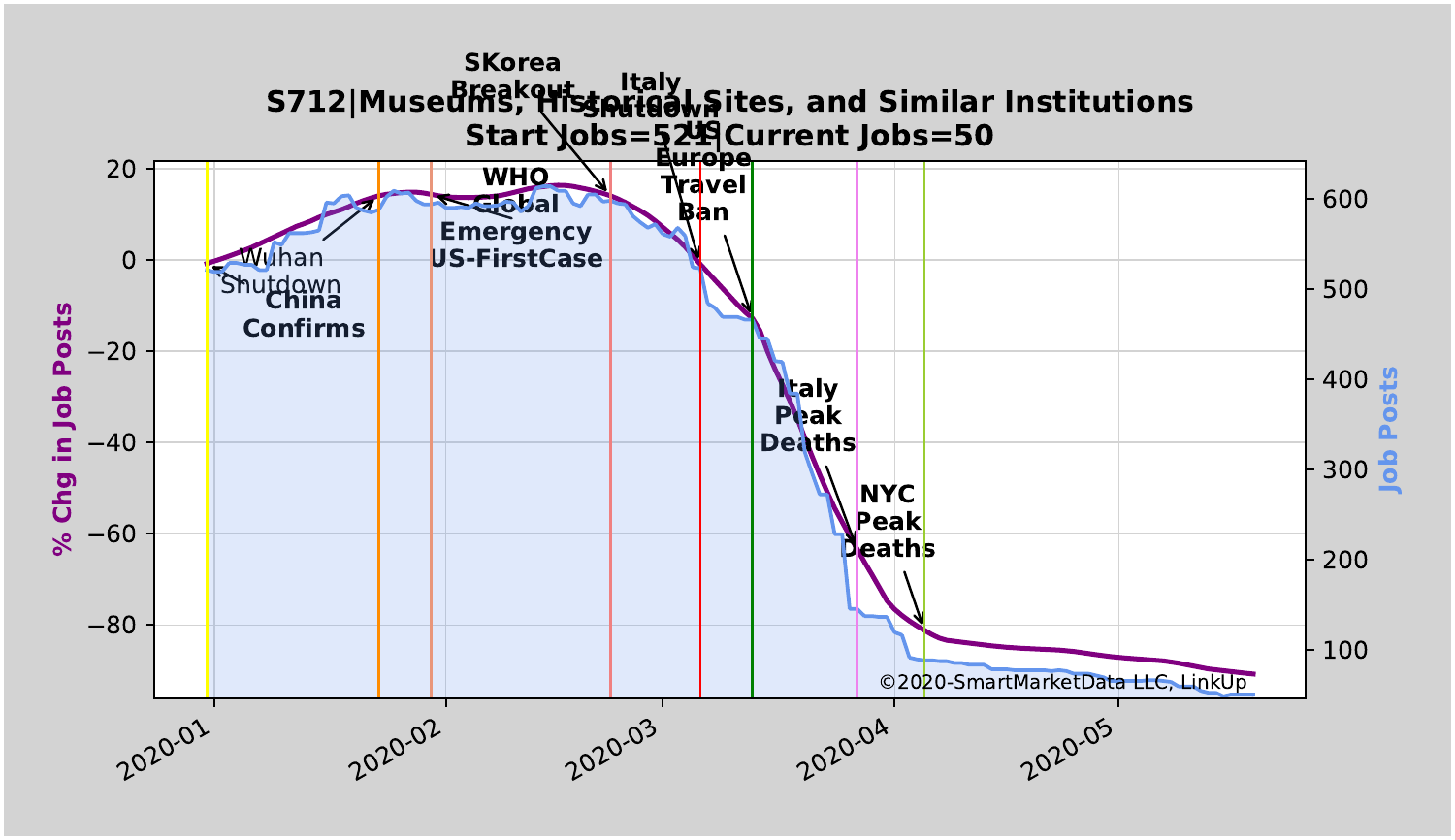![](_page_34_Figure_0.jpeg)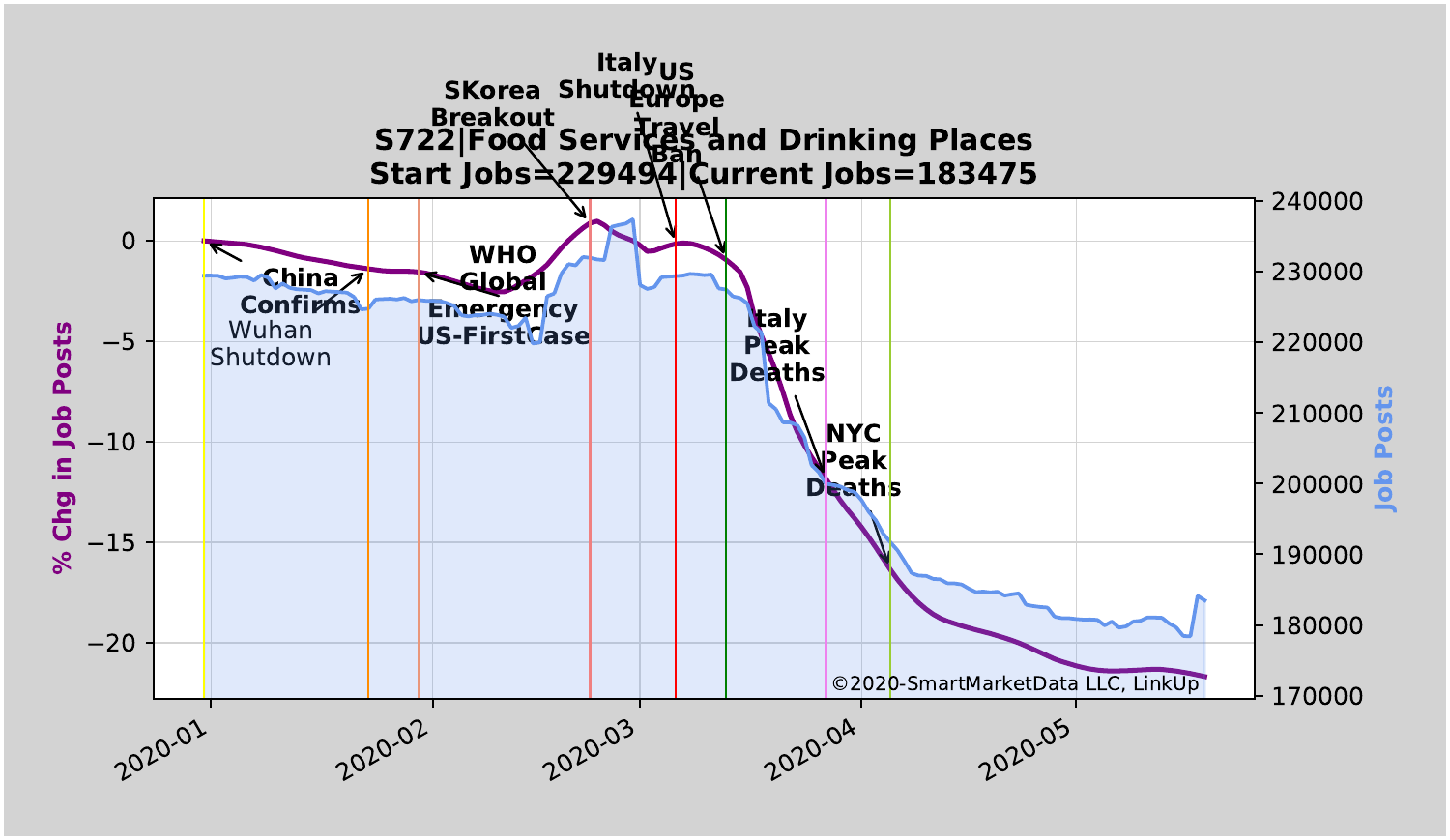![](_page_35_Figure_0.jpeg)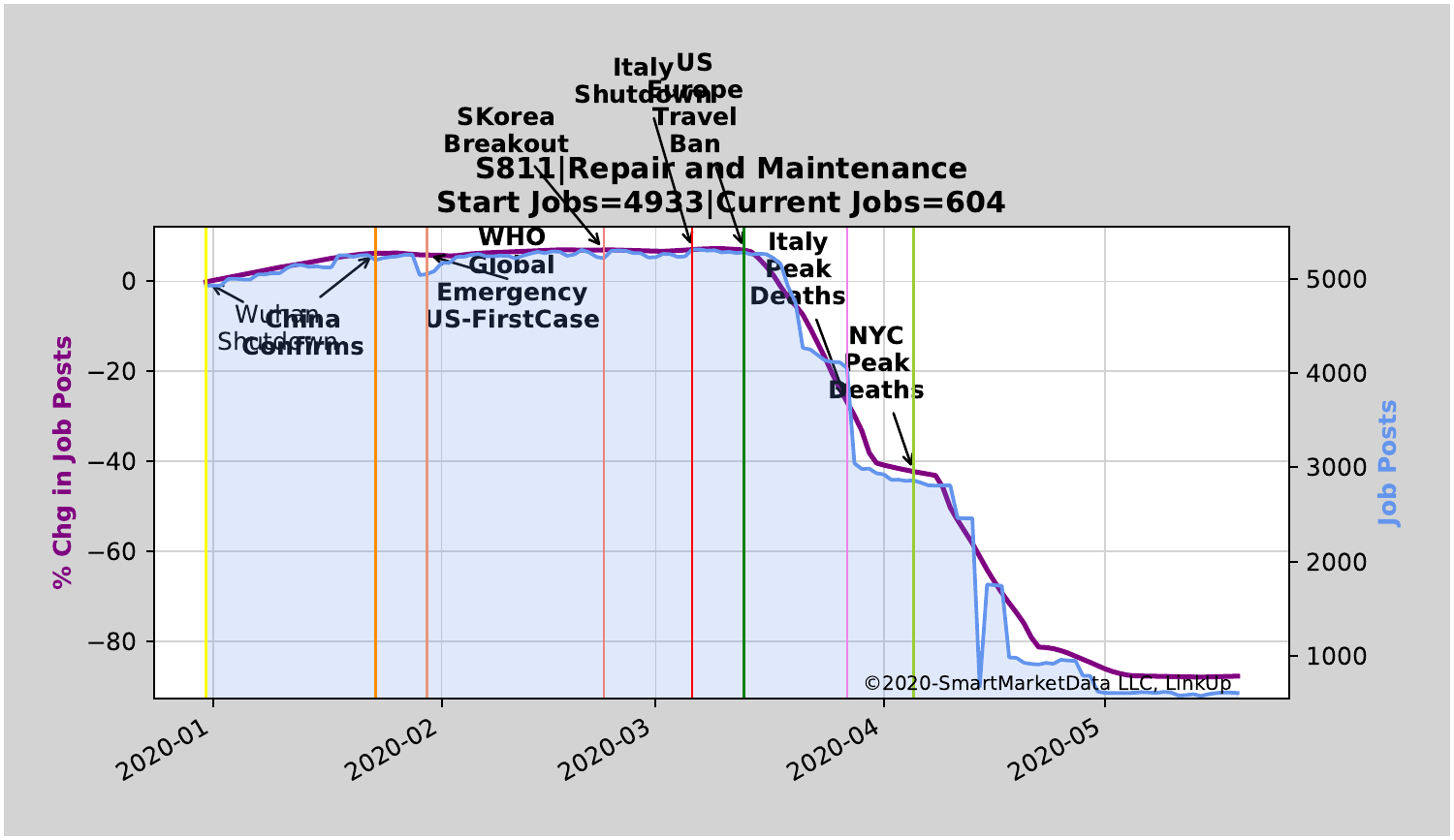![](_page_36_Figure_0.jpeg)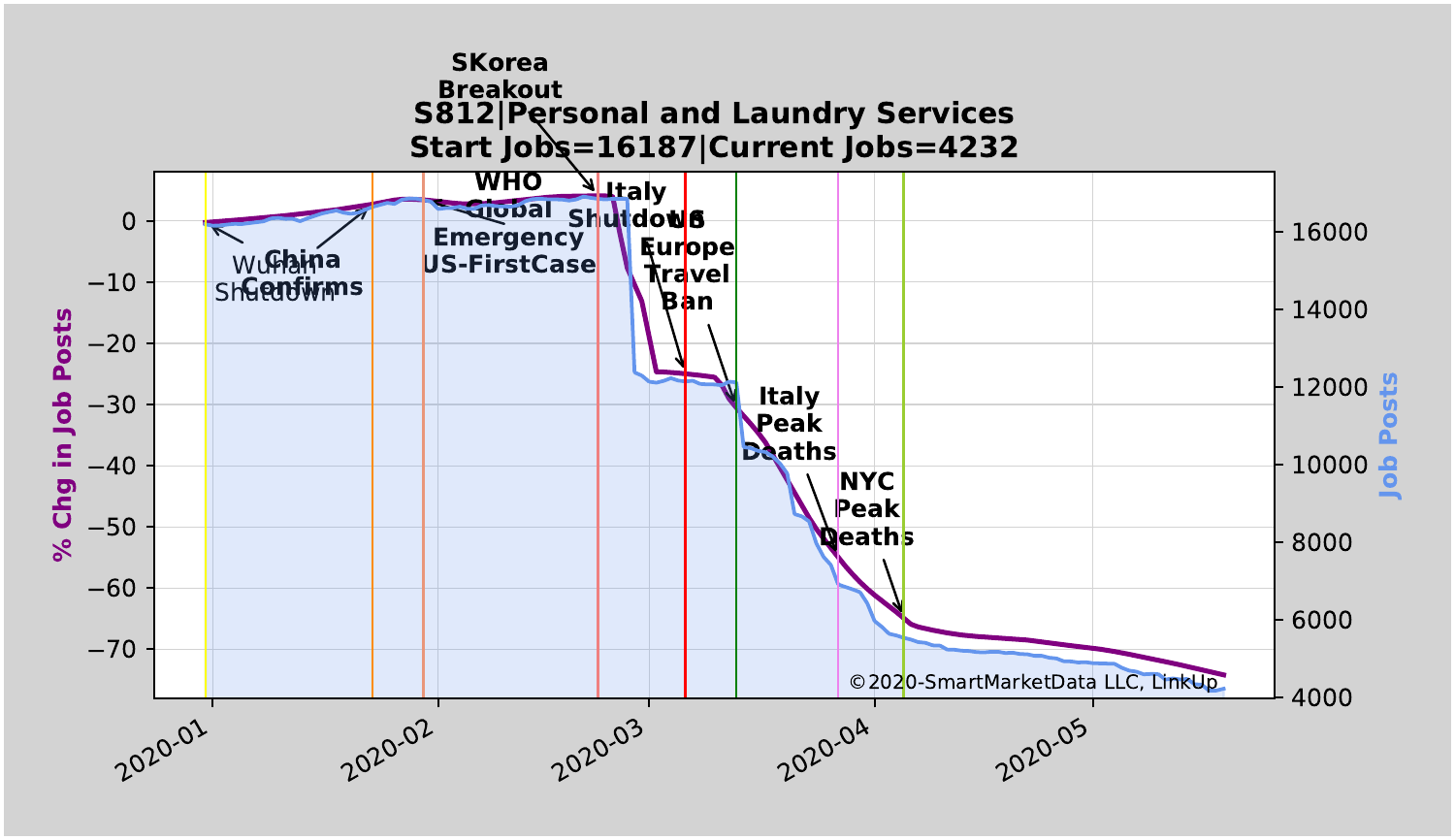![](_page_37_Figure_0.jpeg)